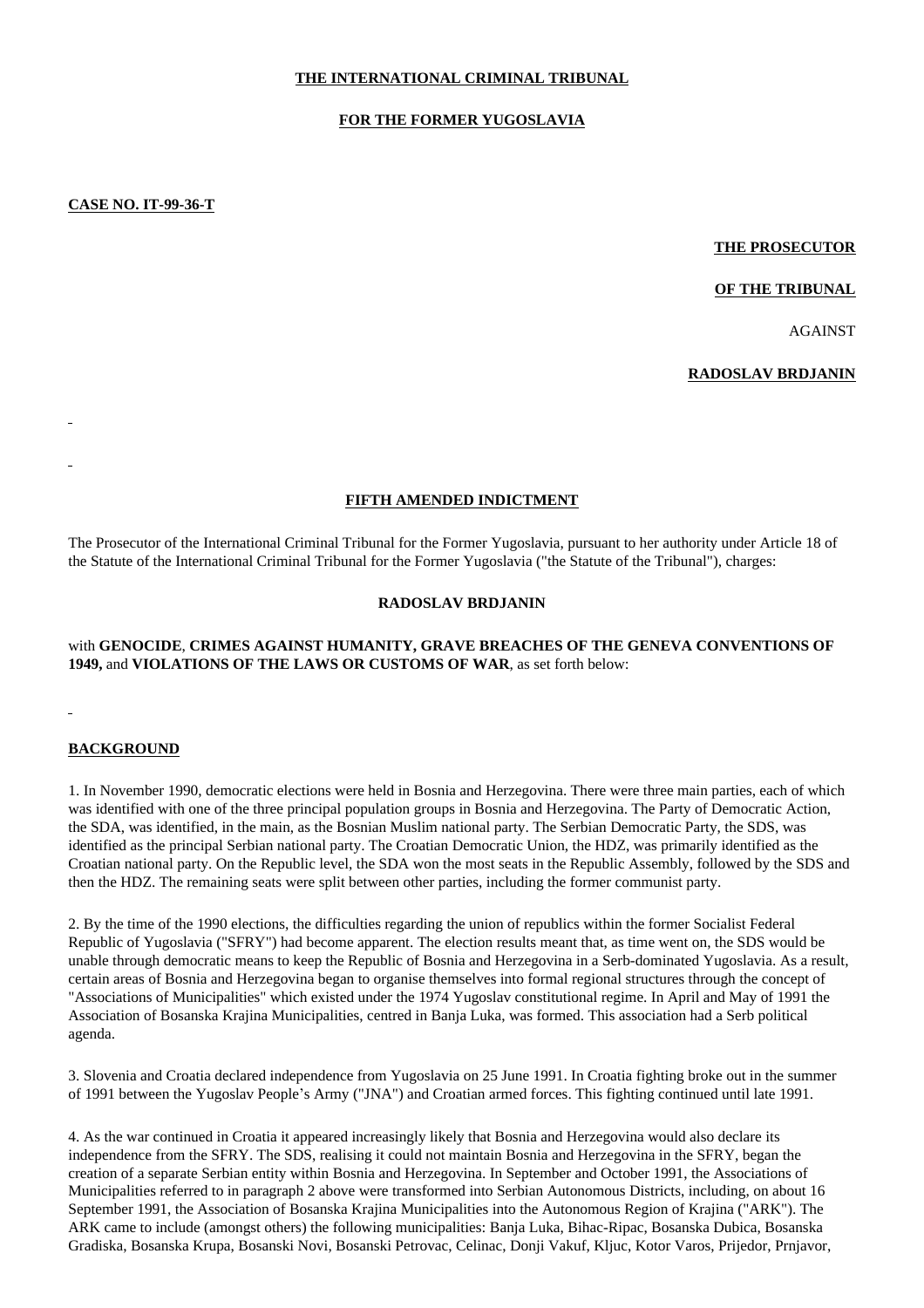Sanski Most, Sipovo and Teslic. The municipalities of Bihac-Ripac, Bosanska Krupa, Donji Vakuf, Kljuc, Kotor Varos, Prijedor and Sanski Most all had a minority of Serbs.

5. A separate Assembly of the Serbian People in Bosnia and Herzegovina was established on 24 October 1991, dominated by the SDS. On 9 January 1992, that Assembly adopted a declaration on the Proclamation of the Serbian Republic of Bosnia and Herzegovina. The territory of that republic was declared to include "the territories of the Serbian Autonomous Regions and Districts and of other Serbian ethnic entities in Bosnia and Herzegovina, including the regions in which the Serbian people remained in the minority due to the genocide conducted against it in World War Two", and it was declared to be a part of the federal Yugoslav state. The geographical area comprising the ARK thus became part of the Serbian Republic of Bosnia and Herzegovina. On 12 August 1992, the name of the Bosnian Serb Republic was changed to Republika Srpska.

6. SDS leaders viewed the significant Bosnian Muslim and Bosnian Croat population that lived in the areas being claimed as part of the Bosnian Serb Republic as a major impediment to the creation of that state. Thus the creation of the state and the securing of its borders ultimately involved the permanent removal, or "ethnic cleansing", of nearly all of the Bosnian Muslim and Bosnian Croat population.

7. There were three levels of the Bosnian Serb leadership: republic, regional and municipal. Beginning in 1991 the leadership of Serb nationalists (including the SDS) in the region of the ARK promoted and disseminated propaganda that portrayed the Bosnian Muslims and Bosnian Croats as fanatics intending to commit genocide on the Serbian people to gain control of Bosnia and Herzegovina. The purpose of this propaganda was to create support for the SDS program amongst the Bosnian Serb people, and to create amongst the Bosnian Serbs the willingness to commit crimes against their neighbours under the banner of defending the Serbian people. On 19 December 1991, the SDS issued instructions for the "Organisation and Activity of the Organs of the Serbian People in Bosnia and Herzegovina in Extraordinary Circumstances" which provided the blueprint for SDS take-overs in the municipalities.

8. From March 1992 onwards army, paramilitary, territorial defence ("TO"), police units and civilians armed by these forces (hereinafter "Bosnian Serb forces") seized control of those municipalities comprising the ARK as listed in paragraph 4 above and others. Logistical support and the organisation and direction of the take-overs and subsequent events were provided by the SDS, military and police leadership and the Crisis or War Staff.

9. The Crisis Staff was modelled on similar entities that had existed as part of the defence system in the SFRY, and was designed to take over all executive authority during times of war or a state of emergency when the Assembly, normally the highest authority of government, could not function.

10. Crisis Staffs were created at both the regional and municipal levels of authority as the bodies that would be responsible for the co-ordination and execution of most of the operational phase of the plan to ethnically cleanse the Bosnian Serb Republic and assume authority over administration of the regions and municipalities. On 5 May 1992, the formation of the ARK Crisis Staff was formally announced, the President being **Radoslav BRDJANIN**. Momir TALIC was a member of that Crisis staff. On 18 May 1992, the ARK Crisis Staff declared that Crisis Staffs in the municipalities were the highest organs of authority there. On 26 May 1992, the ARK Crisis Staff declared itself the highest organ of authority in the ARK and stated that its decisions were binding for all Crisis Staffs in the municipalities. Among its other actions, the Crisis Staff took control of the media and continued the campaign of propaganda against non-Serbs as a key instrument in the implementation of the aforementioned plan.

11. On 31 May and 10 June 1992, on the order of Radovan KARADZIC, in his capacity as President of the Presidency of the Serbian Republic of Bosnia and Herzegovina, the Crisis Staffs were re-designated as War Presidencies and then War Commissions in the municipalities. The War Presidencies/War Commissions essentially maintained the same structure and authority as the Crisis Staffs, and were still commonly referred to by the public as Crisis Staffs (hereinafter the expression "Crisis Staff" will also include the designations War Presidency and the War Commission at the relevant time*).*

12. On 12 May 1992, the Assembly of Serbian People in Bosnia and Herzegovina met. It was attended amongst others by **Radoslav BRDJANIN** and Momir TALIC. At this session, decisions were taken concerning the establishment of a separate Serb state in Bosnia and Herzegovina, the establishment of a Presidency and Serb objectives in Bosnia and Herzegovina. It was also decided to create the Army of the Serbian Republic of Bosnia and Herzegovina ("VRS"). This decision had the effect of transforming the JNA units remaining in Bosnia and Herzegovina into commands of the new VRS army. However, the VRS retained strong links with the JNA (re-named the Yugoslav Army ("VJ")). On 19 May 1992, Momir TALIC became commander of the 1st Krajina Corps of the VRS. After May 1992 units of the 1st Krajina Corps were engaged in military operations in municipalities included within the area of the ARK.

13. **Radoslav BRDJANIN,** as President of the Ark Crisis Staff and a prominent member of the SDS and Momir TALIC as commander of the 1st Krajina Corps and a member of the ARK Crisis Staff implemented the policy of incorporating the ARK into a Serb state. The implementation of that policy required the permanent removal of the Bosnian Muslim and Bosnian Croat people and the destruction of their culture in those municipalities where they had lived for centuries.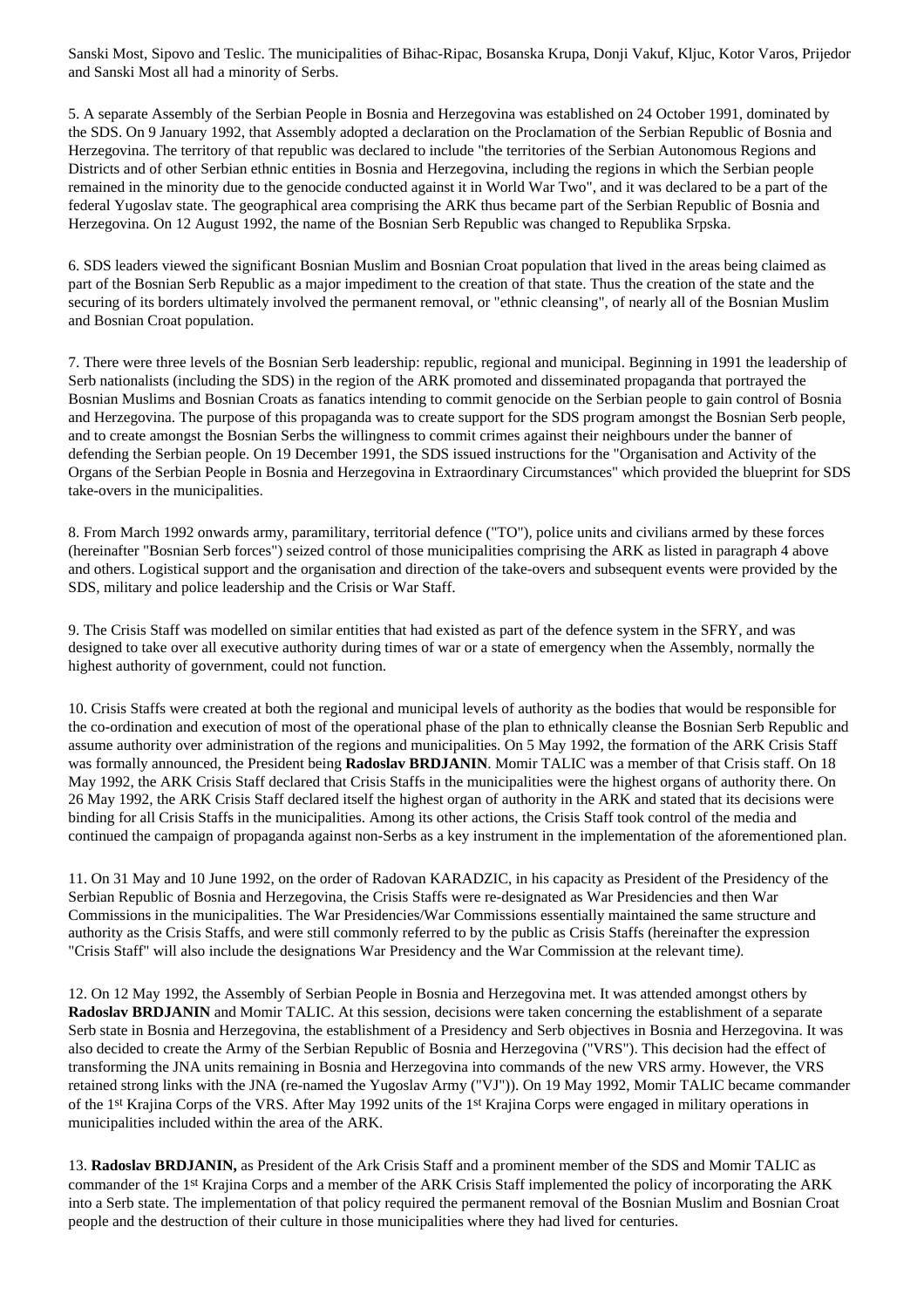# **THE ACCUSED**

14. **Radoslav BRDJANIN** was born on 9 February 1948, in the village of Popovac, Celinac Municipality, in Bosnia and Herzegovina. He is a civil engineer by profession and worked in the construction industry prior to 1990. He was elected in 1990 as SDS deputy from Celinac to the Council of Municipalities of the Assembly of Bosnia and Herzegovina. On 25 April 1991, he was elected as the First Vice-President of the Association of the Bosanska Krajina Municipalities Assembly. In October 1991, he became a member of the Assembly of the Serbian People of Bosnia and Herzegovina and then on 5 May 1992, he was appointed President of the ARK Crisis Staff. On 15 September 1992, he was appointed the Minister for Construction, Traffic and Utilities and acting Vice-President in the Government of Republika Srpska*.*

15. SParagraph DeletedC

# **INDIVIDUAL CRIMINAL RESPONSIBILITY**

# **SUPERIOR AUTHORITY**

16. **Radoslav BRDJANIN**, was a prominent member of the SDS closely linked, through the political positions he occupied, with the Presidency of the Serbian Republic of Bosnia and Herzegovina. As such, from the early stages he played a leading role in the take-over of power by the SDS, in particular, with respect to the propaganda campaign, which was an essential component of the SDS plan to create a Serbian state.

17. The creation of the Serbian state entailed a campaign designed to permanently remove by force, or fear, the non-Serb population from areas, designated as part of the state. In the positions **Radoslav BRDJANIN** occupied, first in the Bosanska Krajina Municipalities Assembly and then as President of the ARK Crisis Staff, he played a leading role in this campaign. **Radoslav BRDJANIN** facilitated the ethnic cleansing by securing all instruments of state power (the mass media, state services, state control of housing, medical services, the police, the judicial system, the means of production and employment) into the hands of the governing bodies and those persons committed to an ethnically pure Serb state. **Radoslav BRDJANIN** signed decisions and orders issued by the ARK Crisis Staff, which in turn directed and instigated the action taken in the Crisis Staffs at the municipal level, some members of which had direct involvement in the commission of the offences alleged.

18. In relation to those crimes, committed by members of the municipal Crisis Staffs or by members of the armed forces under the control of the leadership of the Bosnian Serbs, and for whom logistical support was provided through the medium of the Crisis Staffs, **Radoslav BRDJANIN** knew, or had reason to know that such crimes were about to be committed, or had been committed and failed to take the necessary and reasonable measures to prevent such acts or punish the perpetrators thereof.

19. General Momir TALIC was the commander of the JNA 5<sup>th</sup> Corps from 19 March 1992 and on its transition to the 1<sup>st</sup> Krajina Corps from 19 May 1992 ("the Corps"). Each of the five Corps within the VRS had a Corps commander and a command staff all of whom were subordinated to General MLADIC and the Main Staff of the VRS.

20. As commander of the 5th Corps and the 1st Krajina Corps from 19 May 1992, by virtue of his authority set out in various military regulations and instructions (including "JNA Rules of Land Forces (Provisional)" dated 1990, "Regulations on the Authority of the Ground Forces Corps Commander in Peacetime 1990", "Serbian Republic of Bosnia and Herzegovina Law on the Army" dated 1 June 1992), directly or through his Chief of Staff, his assistants, heads of branches, and other officers, commanded all units of the 1st Krajina Corps and units attached to it. General Momir TALIC directly controlled the work of the Corps command; made decisions for the Corps and subordinate units; assigned tasks to subordinates; issued orders, instructions and directives; ensured the implementation of these orders, instructions and directives and bore full responsibility for their completion; monitored the situation in the area of responsibility of the Corps; ensured the passage of information to superior commands, civilian and police bodies; and was responsible for the overall state and conduct of the Corps.

20.1. General Momir TALIC was publicly named as one of the members of the ARK Crisis Staff. This Crisis Staff, later renamed War Presidency, was one of the structures put in place by the leadership of the Bosnian Serbs in order to achieve the common purpose of the joint criminal enterprise further described in paragraph 27, *infra*. Members of the ARK Crisis Staff were co-perpetrators in this joint criminal enterprise and, as such, their participation in the execution of the common purpose of the enterprise included activities of the Crisis Staff.

21. Between May and December 1992, the strength of the 1st Krajina Corps increased considerably due to mobilisation and the integration of the former territorial defence units (renamed light brigades) into the Corps structure. By December 1992, the units that Momir TALIC commanded included the following:

- Corps Headquarters
- 16 Krajina Motorised Brigade
- 5 Kozara Light infantry Brigade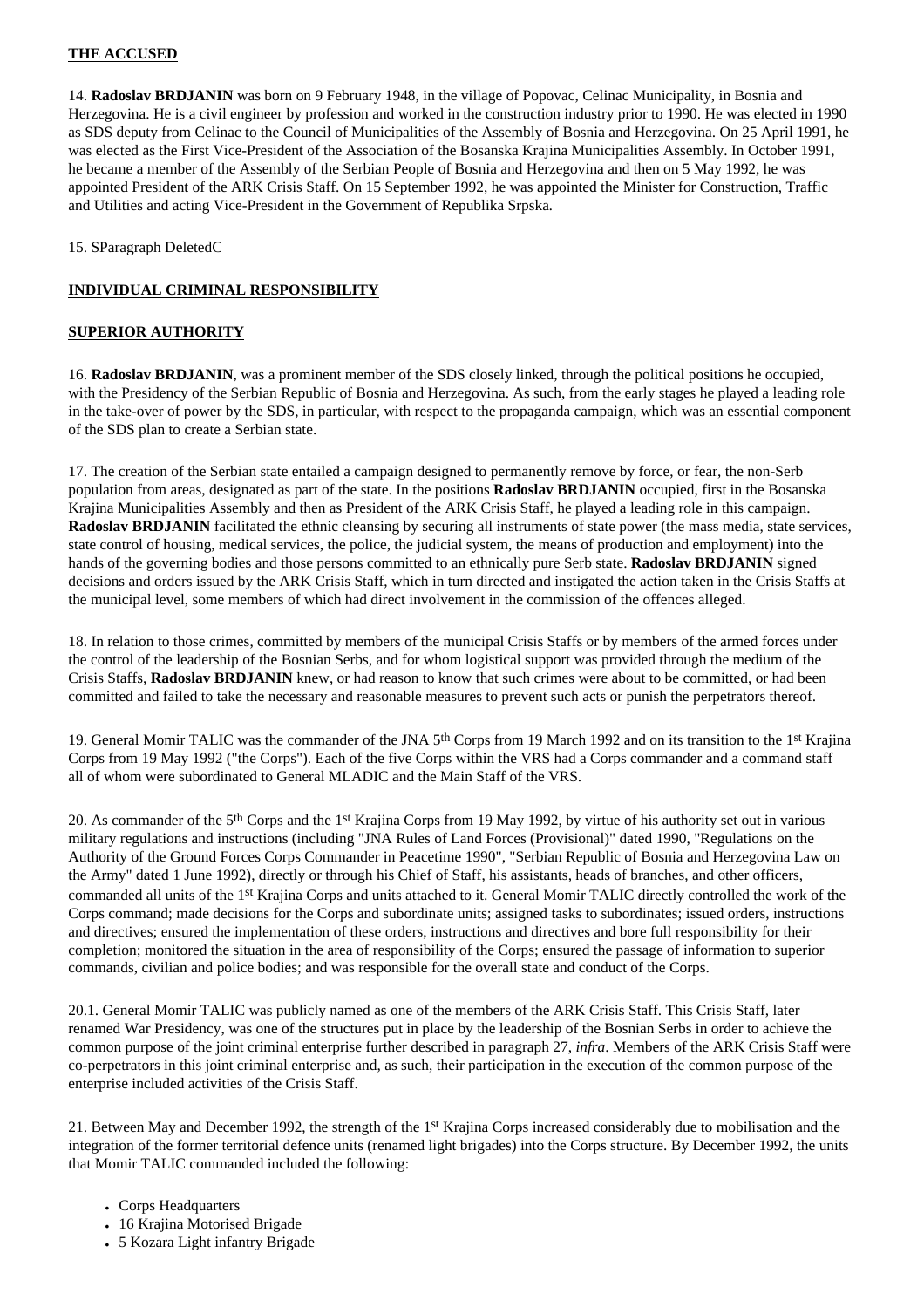- 22 Light Infantry Brigade
- 6 Sanska Light Infantry Brigade
- 30 Light Infantry Division
- 10 Krajina Infantry Division (disbanded late 1992)
- 11 Dubica Light Infantry Brigade
- 11 Mrkonjic Light Infantry brigade
- 43 Motorised Brigade
- 27 Motorised Brigade
- 1 Banja Luka Light Infantry Brigade
- 2 Banja Luka Light Infantry Brigade
- 3 Banja Luka Light Infantry Brigade
- 4 Banja Luka Light Infantry Brigade
- 1 Celinac Light Infantry Brigade
- 1 Laktasi Light Infantry Brigade
- 1 Srbac Light Infantry Brigade
- 1 Sipovo Light Infantry Brigade
- 19 Donji Vakuf Light Infantry Brigade
- 1 Gradiska Light Infantry Brigade
- 1 Novigrad Light Infantry Brigade
- 1 Prnjavor Light Infantry Brigade
- 1 Kotor Varos Light Infantry Brigade
- 1 Knezevo Light Infantry Brigade
- 2 Krajina Light Infantry Brigade
- 1 Ozren Light Infantry Brigade
- 2 Ozren Light Infantry Brigade
- 1 Trebiska Light Infantry Brigade
- 1 Osinie Light Infantry Brigade
- 1 Krnijn Light Infantry Brigade
- 1 Vucjak Light Infantry Brigade
- 1 Teslic Light Infantry Brigade
- 1 Doboj Light Infantry Brigade
- 1 and 2 Armoured Brigades
- 1 and 9 Mixed Artillery Regiments
- 1 Mixed Anti-Tank Artillery Regiment
- 1 Light Anti-Aircraft Artillery Regiment
- 89 Rocket Brigade
- 1 and 9 Engineer Regiment
- 1 Pontoon Battalion
- 1 and 9 Communications Battalion
- 1 and 9 Military Police Battalion
- 1 Transport Battalion
- 1 Medical Battalion
- Manjaca Training Facility and Detention Unit

22. In order to facilitate an improvement in command and control of units and the control of the territory a number of temporary units were also established by the Corps. These included:

- Tactical Group 1
- Tactical Group 2
- Tactical Group 3
- Tactical Group 4
- Tactical Group 5
- Operational Group Doboj
- Operational Group Prijedor
- Operational Group Vlasic
- Group of Light Brigades Banja Luka

23. The JNA 5th Corps/1st Krajina Corps had a geographically defined area of responsibility which evolved in 1992. Apart from Bihac-Ripac and Bosanski Petrovac, all municipalities referred to in paragraph 4 above as part of the ARK, either fell directly within the area of responsibility of the Corps, were included in the area of responsibility of the Corps as it expanded in 1992 or were municipalities where units of the Corps operated in 1992.

23.1. Specifically during 1992, units of the JNA 5<sup>th</sup> Corps/1<sup>st</sup> Krajina Corps, under the command of General Momir TALIC, operated in the municipalities of Bosanska Krupa, Bosanski Novi, and Kljuc, all such municipalities, at times during 1992, being outside the geographical area of responsibility of the JNA 5th Corps/1st Krajina Corps.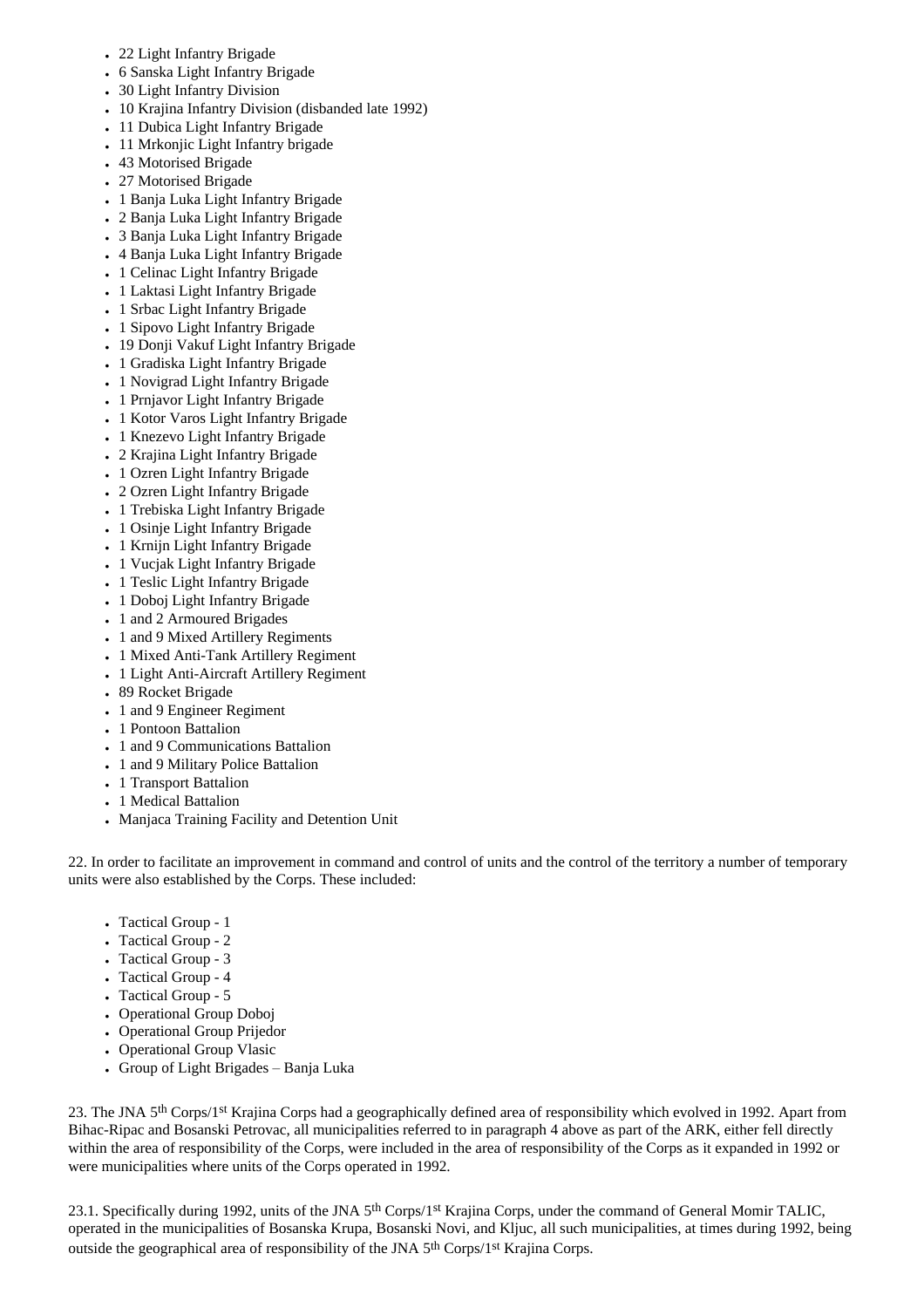24. General Momir TALIC as commander of the JNA 5th Corps/1st Krajina Corps and as a member of the ARK Crisis Staff used forces under his command, in co-ordination at times with police, paramilitary units, forces from other JNA/VRS Corps, and other civilian bodies to carry out a plan to establish and secure a Serb state and to separate the ethnic communities in Bosnia and Herzegovina. The implementation of this plan was a campaign of establishing control of all municipalities, the attacking and destruction of non-Serb villages, the killing and terrorising of the non-Serb population and the separation, deportation and permanent removal of non-Serbs who did not subjugate themselves to the Serb authorities.

25. As commander of the 5th Corps of the JNA and subsequently as commander of the 1st Krajina Corps General Momir TALIC was personally responsible for ensuring that units under his command respected and applied the rules of international law governing the conduct of warfare. Moreover, General Momir TALIC was expressly obliged by superior order to initiate proceedings for legal sanctions against individuals under his command who had violated the international law of war.

26. By virtue of "Instructions on the Application of the International Laws of War in the Armed Forces of the SFRY" (published 1988) General Momir TALIC knew that by failing to prevent or punish any group or individuals from committing breaches of international humanitarian law that he would be personally liable for such breaches of the law. Moreover, he knew by virtue of the same legislation that repeated failure to take action against such groups or individuals would make him an instigator or accomplice to such breaches of international humanitarian law.

27.1. **Radoslav BRDJANIN** participated in a joint criminal enterprise, in his role as set out in paragraphs 17-26 above. The purpose of the joint criminal enterprise was the permanent forcible removal of Bosnian Muslim and Bosnian Croat inhabitants from the territory of the planned Serbian state by the commission of the crimes alleged in Counts 1 through 12. The accused, **Radoslav BRDJANIN**, and the other members of the joint criminal enterprise, shared the state of mind required for the commission of each of these offences, more particularly, each, while aware that his or her conduct occurred in the context of an armed conflict and was part of a widespread and systematic attack directed against a civilian population. The requisite intents are:

> Count 1: intended to destroy, in whole or in part, a national, ethnical, racial or religious group, as such;

> Count 2: knew that he was providing assistance in a crime being committed by others in furtherance of the intent to destroy, in whole or in part, a national, ethnical, racial or religious group, as such;

Count 3: intended to violate basic and fundamental rights of Bosnian Muslims and Bosnian Croats because of the religious, racial or political identity of the victims;

Count 4: intended to exterminate groups of individuals;

Count 5: intended to kill or inflict serious injury in reckless disregard of human life;

Count 6: intended to inflict severe pain or suffering on the victims with the aim to obtain information or a confession, or to punish, intimidate, humiliate, or coerce the victims or third persons, or to discriminate on any ground against the victims or third persons;

Count 7: intended to inflict severe pain or suffering on the victims with the aim to obtain information or a confession, or to punish, intimidate, humiliate, or coerce the victims or third persons, or to discriminate on any ground against the victims or third persons;

Count 8: wilfully participated in expulsion or other coercive conduct to forcibly deport or transfer one or more persons to another State or location without grounds permitted under international law;

Count 9: intended to force persons to leave their territory without grounds permitted under international law;

Count 10: intended to destroy or appropriate protected property;

Count 11: intended to destroy or devastate cities, towns and villages;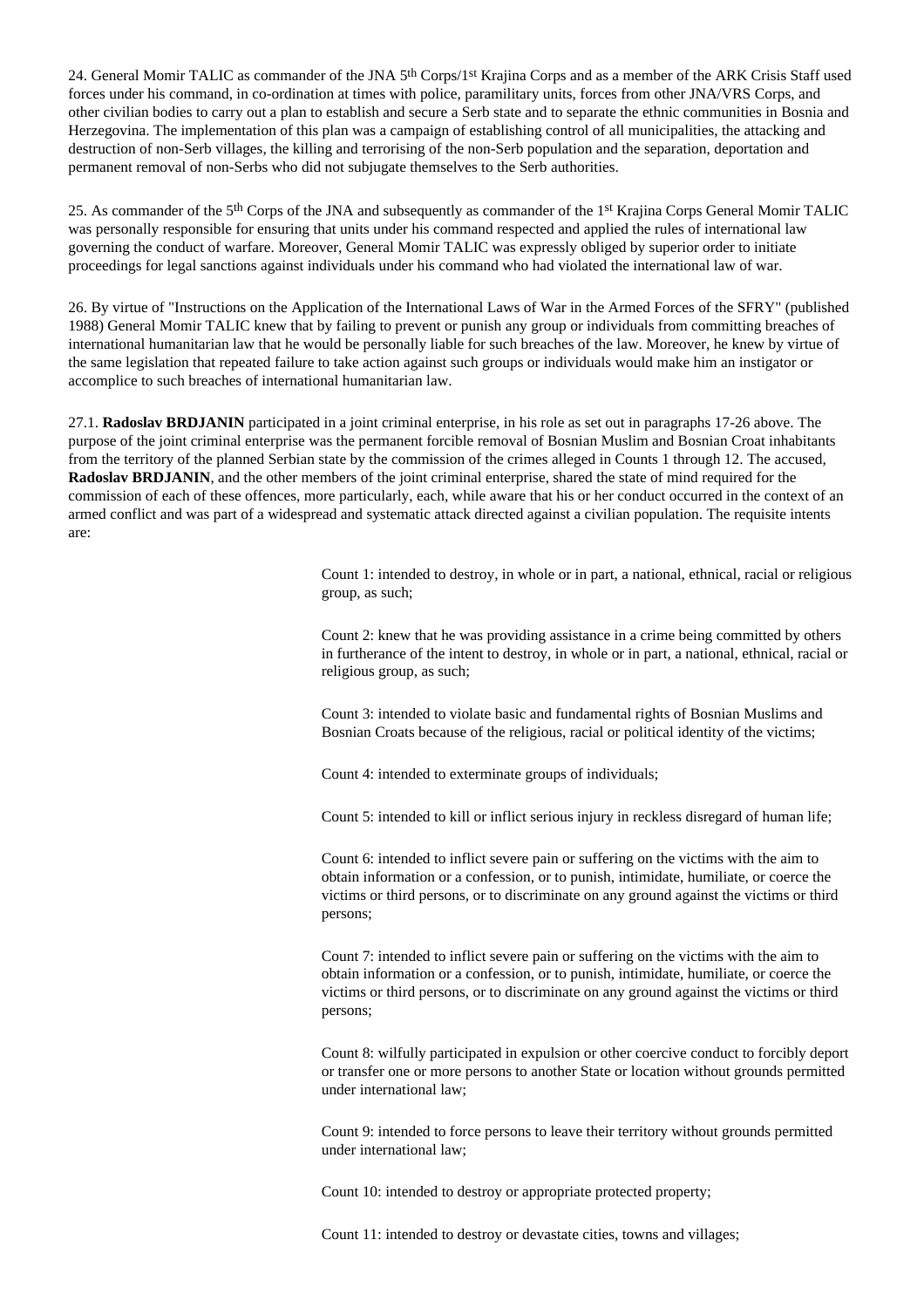27.2. This joint criminal enterprise came into existence no later than the establishment of the Assembly of the Serbian people in Bosnia and Herzegovina on 24 October 1991 and continued throughout the period of the conflict in Bosnia and Herzegovina until the signing of the Dayton Accords in 1995. A great many individuals participated in this joint criminal enterprise, including **Radoslav BRDJANIN** and Momir TALIC, other members of the ARK Crisis Staff, the leadership of the Serbian republic and the SDS, including Radovan KARADZIC, Momcilo KRAJISNIK and Biljana PLAVSIC, members of the Assembly of the Autonomous Region of Krajina and the Assembly's Executive Committee, the Serb Crisis staffs of the ARK municipalities, the army of the Republika Srpska, Serb paramilitary forces and others. After the dissolution of the ARK Crisis Staff, **Radoslav BRDJANIN** continued with the implementation of this enterprise in his position in the Bosnian Serb political power structure.

27.3. Alternatively, **Radoslav BRDJANIN** is individually responsible for the crimes enumerated in Counts 1 to 7 inclusive and Counts 10, 11 and 12 on the basis that these crimes were natural and foreseeable consequences of the acts described in paragraphs 58 and 59 *infra*. **Radoslav BRDJANIN** was aware that these crimes were the possible consequence of these acts.

27.4. Despite his awareness of the possible consequences, **Radoslav BRDJANIN** knowingly and wilfully participated in the joint criminal enterprise. On this basis, he bears individual criminal responsibility for these crimes under Article 7(1) in addition to his responsibility under the same article for having planned, instigated, ordered or otherwise aided and abetted in the planning, preparation, or execution of these crimes.

### **GENERAL ALLEGATIONS**

28. All acts or omissions charged as Genocide or Complicity in Genocide, were committed with intent to destroy, in whole or in part, Bosnian Muslims and Bosnian Croats, a national, ethnical, racial or religious group, as such.

29. All acts and omissions charged as Crimes against humanity were part of a widespread or systematic attack directed against the Bosnian Muslim and Bosnian Croat civilian populations of Bosnia and Herzegovina.

30. At all times relevant to this indictment, a state of armed conflict and partial occupation existed in the Republic of Bosnia and Herzegovina. For the period material to this indictment, the armed forces of the Republika Srpska were acting under the overall control of and on behalf of the Federal Republic of Yugoslavia (Serbia and Montenegro). Hence, the armed conflict in Bosnia and Herzegovina between the Bosnian Serbs and the central authorities of Bosnia and Herzegovina was an international armed conflict.

31. All acts and omissions charged as Grave breaches of the Geneva Conventions of 1949 ("grave breaches") occurred during the armed conflict and partial occupation of Bosnia and Herzegovina.

32. The accused was required to abide by the laws and customs governing the conduct of armed conflicts, including the Geneva Conventions of 1949 and the additional protocols thereto.

32.1. "Non-combatants" as used in this indictment means persons taking no active part in the hostilities, including members of the armed forces who have laid down their arms and those placed *hors de combat* by sickness, wounds, detention, or any cause.

33. The accused is individually responsible for the crimes alleged against him in this indictment, pursuant to Article 7(1) of the Tribunal Statute. Individual criminal responsibility includes planning, instigating, ordering, committing or otherwise aiding and abetting in the planning, preparation or execution of any crimes referred to in Articles 2, 3, 4 and 5 of the Tribunal Statute. By using the word committed in this indictment, the Prosecution does not intend to suggest that the accused physically perpetrated any of the crimes charged personally.

34. The accused whilst holding positions of superior authority as set out in the foregoing paragraphs, is also criminally responsible for the acts of his subordinate, pursuant to Article 7(3) of the Tribunal Statute. A superior is responsible for the acts of his subordinate(s) if he knew or had reason to know that his subordinate(s) were about to commit such acts or had done so and the superior failed to take the necessary and reasonable measures to prevent such acts or to punish the perpetrators thereof.

### **CHARGES**

### **COUNTS 1 AND 2**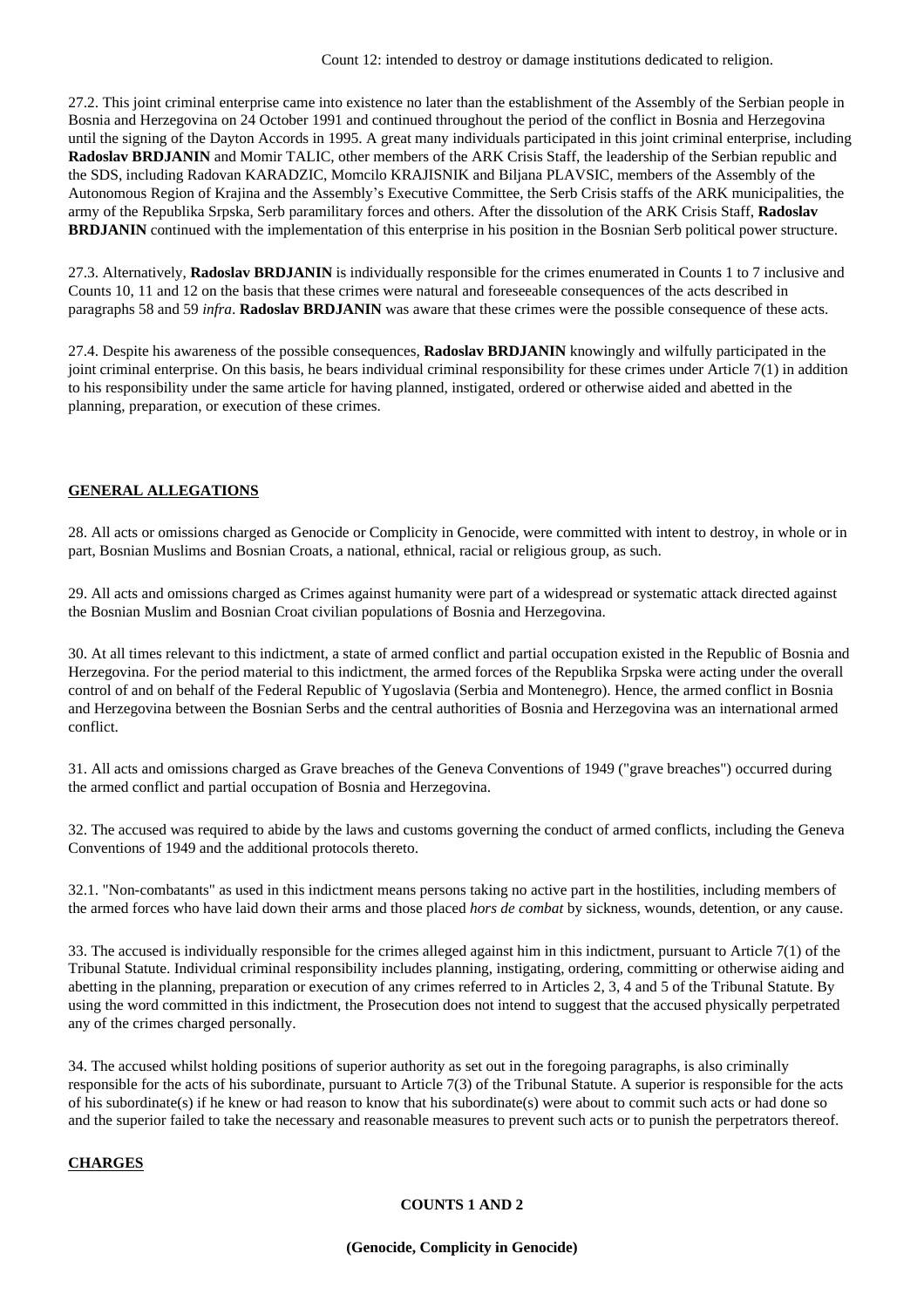35. The Prosecutor re-alleges and reincorporates by reference paragraphs 16-34 in Counts 1 and 2.

36. Between about 1 April 1992 and 31 December 1992, **Radoslav BRDJANIN** acting individually or in concert with others in the Bosnian Serb leadership, planned, instigated, ordered, committed or otherwise aided and abetted in the planning, preparation, or execution of a campaign designed to destroy Bosnian Muslims and Bosnian Croats, in whole or in part, as national, ethnical, racial, or religious groups, as such, in the municipalities listed in paragraph 4 above, which formed part of the ARK, the most extreme manifestation of which took place in the municipalities of Bosanski Novi, Kljuc, Kotor Varos, Prijedor, and Sanski Most.

37. Following the political take-overs of the municipalities listed in paragraph 4 above, the execution of the above campaign included:

> (1) the killing of Bosnian Muslim and Bosnian Croat non-combatants by Bosnian Serb forces (including units of the 5th Corps/1st Krajina Corps) in villages and non-Serb areas; in camps and other detention facilities; and during the deportation or forcible transfer of the Bosnian Muslims and Bosnian Croats.

> (2) causing serious bodily or mental harm to Bosnian Muslim and Bosnian Croat non-combatants during their confinement in camps, other detention facilities, and during their interrogations at police stations and military barracks when detainees were continuously subjected to or forced to witness inhumane acts including murder, rape, sexual assault, torture and beatings.

> (3) detaining Bosnian Muslim and Bosnian Croat non-combatants under conditions calculated to bring about the physical destruction of a part of those groups; namely through beatings or other physical maltreatment as described above, starvation rations, contaminated water, insufficient or non-existent medical care, unhygienic conditions and lack of space.

# **Killings**

38. The killings by Bosnian Serb forces of Bosnian Muslim and Bosnian Croat non-combatants included:

- The killing of a number of people in Kozarac and the surrounding areas between May and June 1992 Prijedor municipality
- The killing of a number of people in Mehmed Sahoric's house in Kamicani on or about 26 May 1992 Prijedor municipality
- The killing of a number of people in Pudin Han on or about 27 May 1992 Kliuc municipality
- Killing of a number of men between Begici and Vrhpolje bridge on or about 31 May 1992 Sanski Most municipality
- The killing of a number of members of Merdanovic's family in the hamlet of Kukavice, Hrustovo village on or about 31 May 1992 – Sanski Most Municipality
- The killing of a number of people in Prhovo village and a number of men on the road to Peci on 1 June 1992 Kljuc municipality
- $\bullet$  The killing of a number of men in Lisnja on or about 1 June 1992 Prnjavor municipality
- The killing of a number of men in front of the school in Velagici on or about 1 June 1992 Kljuc municipality
- The killing of a number of people during the expulsion of Bosnian Muslims from the village of Blagaj Japra and the surrounding areas on or about 9 June 1992 – Bosanski Novi municipality
- The killing of a number of people in Hambarine between May and June 1992 Prijedor Municipality
- The killing of a number of men in the village of Jaskici on or about 14 June 1992 Prijedor municipality
- The killing of a number of people near the Partisan cemetery in Sanski Most on or about 22 June 1992 Sanski Most municipality
- The killing of a number of men in the village of Alici on or about 23 June 1992 Bosanski Novi Municipality
- The killing of a number of men in the village of Vrbanjci on 25 June 1992 Kotor Varos municipality
- The killing of a number of men on the way from Kukavice and surrounding areas and a number of men in front of the Medical Centre in Kotor Varos on or about 25 June 1992 - Kotor Varos municipality
- The killing of a number of men in Dujo Banovic's house in Kenjari on or about 27 June 1992 Sanski Most Municipality
- The killing of a number of men in the village of Biscani on or about 20 July 1992 Prijedor Municipality
- The killing of a number of people in the village of Carakovo and surrounding areas during July 1992 Prijedor municipality
- The killing of a number of people in the village of Brisevo on or about 24 July 1992 Prijedor municipality
- The killing of a number of men in the Ljubija iron ore mine on or about 25 July 1992 Prijedor municipality
- The killing of a number of men at the Ljubija football stadium on or about 25 July 1992 Prijedor municipality
- The killing of number of members of the Alibegovic family in Budin on or about 1 August 1992 Sanski Most municipality
- The killing of a number of men in Dabovci on or about 13 August 1992 Kotor Varos municipality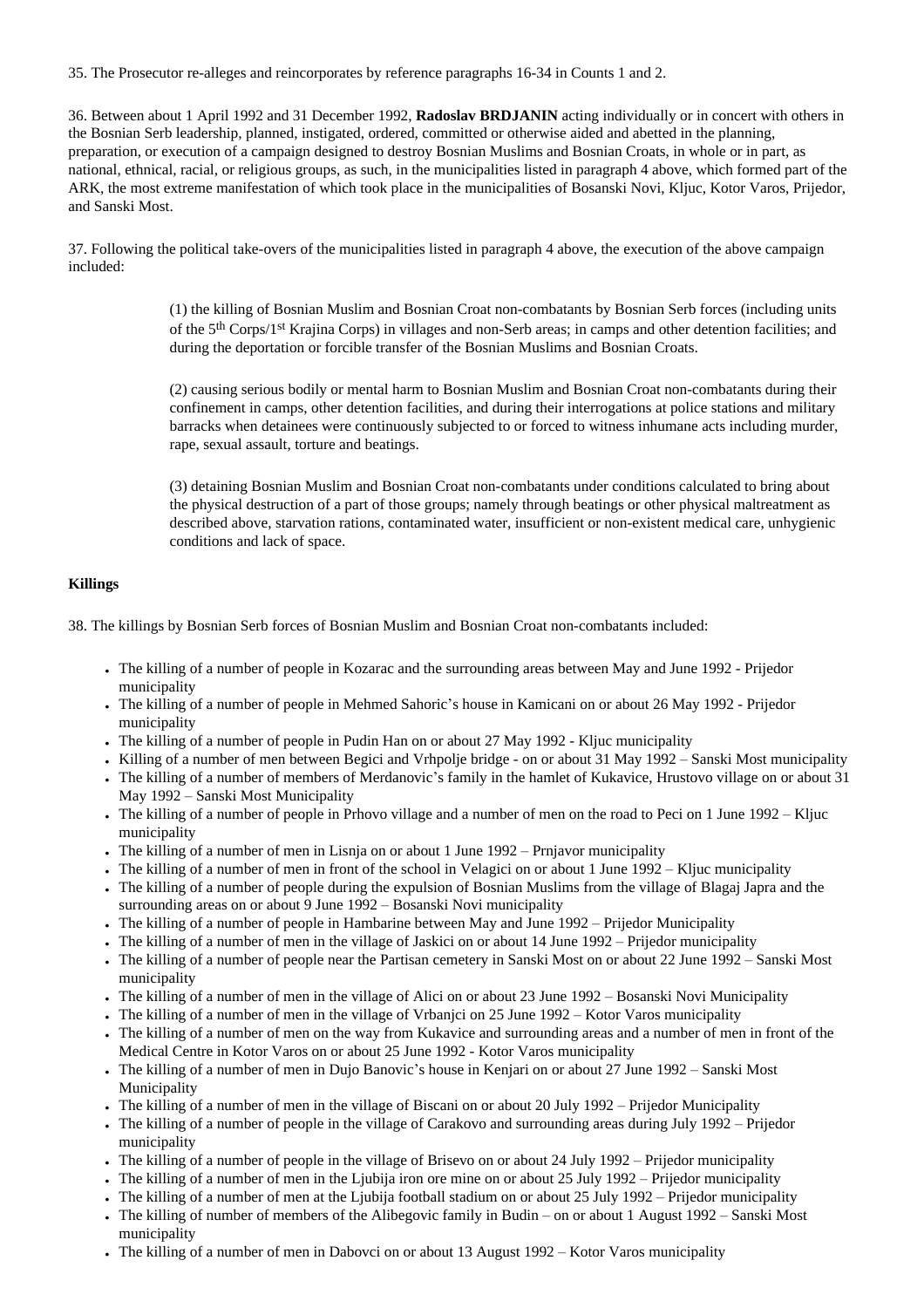- The killing of a number of people in the village of Culum-Kostic on or about 14 August 1992 Banja Luka municipality
- The killing of a number of men in the mosque in Hanifici on or about 15 August 1992 Kotor Varos municipality
- The killing of a number of people in Edhem Cirkic's house in Cirkino Brdo in about mid August 1992 Kotor Varos municipality
- The killing of a number of people in the market place and surrounding area in Bosanska Gradiska town on or about August 1992 – Bosanska Gradiska municipality
- The killing of a number of people in the villages of Orasce and Duljci between 20 and 23 September 1992 Bihac-Ripac municipality
- The killing of a number of men near the village of Skrljevita on or about 2 November 1992 Sanski Most municipality
- The killing of a number of men in the school in Grabovice on or about 3 November 1992 Kotor Varos municipality
- The killing of a number of people in Tomasica on or about 3 December 1992 Prijedor municipality

# **Camps**

39. Military and civilian camps and detention facilities were established in the municipalities by the Bosnian Serb authorities. Following the attacks on the municipalities, Bosnian Serb forces rounded up thousands of Bosnian Muslim and Bosnian Croat non-combatants and forced them to march to assembly points, for transfer to the camps and detention facilities. Bosnian Muslim and Bosnian Croat males were pulled from the columns during these marches and executed. The conditions in these camps and detention facilities were often brutal and inhumane.

40. These camps and detention facilities, staffed and operated by military and police personnel under the direction of Crisis Staffs and the VRS, included:

- Banja Luka municipality (CSB Building, Mali Logor, Manjaca and Viz Tunjice Penitentiary)
- Bosanska Dubica municipality (SUP Building)
- Bosanska Krupa municipality (Jasenica Primary School and Petar Kocic Elementary School)
- Bosanski Novi municipality (Bosanska Kostajnica Police Station, Bosanski Novi Fire Station and Mlakve Football Stadium)
- Bosanski Petrovac municipality (Kozila)
- Kliuc municipality (SUP Building and Nikola Mackic Elementary School)
- Kotor Varos municipality (Grabovica School, Kotor Varos Police Station, Kotor Varos Elementary School, Prison and Sawmill)
- Prijedor municipality (Prijedor Barracks, Keraterm, Miska Glava, Omarska, SUP Building and Trnopolje)
- Prnjavor municipality (Ribnjak, Sloga Shoe Factory and Stari Mlin)
- Bihac-Ripac municipality (Traktorski Servis in Ripac)
- Sanski Most municipality (Betornika Cement Factory, Hasan Kikic School and Krings Factory)
- Teslic municipality (Pribinic and TO Building, SUP Building)

41. The killing by Bosnian Serb forces of Bosnian Muslim and Bosnian Croat non-combatants in the camps and detention facilities, or subsequent to their removal therefrom, included:

- The killing of a number of men on the premises of the Public Security Service and the Territorial Defence building in Teslic, and in the Pribinic prison during June 1992 – Teslic municipality
- The killing of a number of men in front of the Manjaca camp after their transportation from Hasan Kikic elementary school in Sanski Most on or about 3 June 1992 – Banja Luka municipality
- Killing of a number of men during the transportation from Betonirka detention facility to Manjaca on or about 7 July 1992 – Sanski Most/Banja Luka municipality
- $\bullet$  The killing of a number of men in Biljani on or about 10 July 1992 Kljuc municipality
- The killing of a number of men in "Room 3" at Keraterm camp on or about 24 July 1992 Prijedor municipality
- The killing of a number of men in the Peter Kocic Elementary School in Bosanska Krupa between July and August 1992 – Bosanska Krupa municipality
- The killing of a number of men taken from the Keraterm and Omarska on or about 5 August 1992 in the area called Hrastova Glavica – Sanski Most municipality
- The killing of a number of men in front of the Manjaca camp after their transportation from Omarska on or about 6 August 1992 – Banja Luka municipality
- The execution of a large number of men from the Trnopolje camp in the Vlasic mountain, the area of Koricanske stijene on or about 21 August 1992 – Skender Vakuf municipality
- The killing of a number of people at Omarska camp between 28 May and 6 August 1992 Prijedor municipality
- The killing of a number of men in Trnopolje camp between 28 May and October 1992 Prijedor municipality
- The killing of a number of men in Manjaca between 1 June and 18 December 1992 Banja Luka municipality

### **Causing Serious Bodily Or Mental Harm**

42. In the camps and detention facilities, Bosnian Serb forces and others who were given access to the camps, subjected non-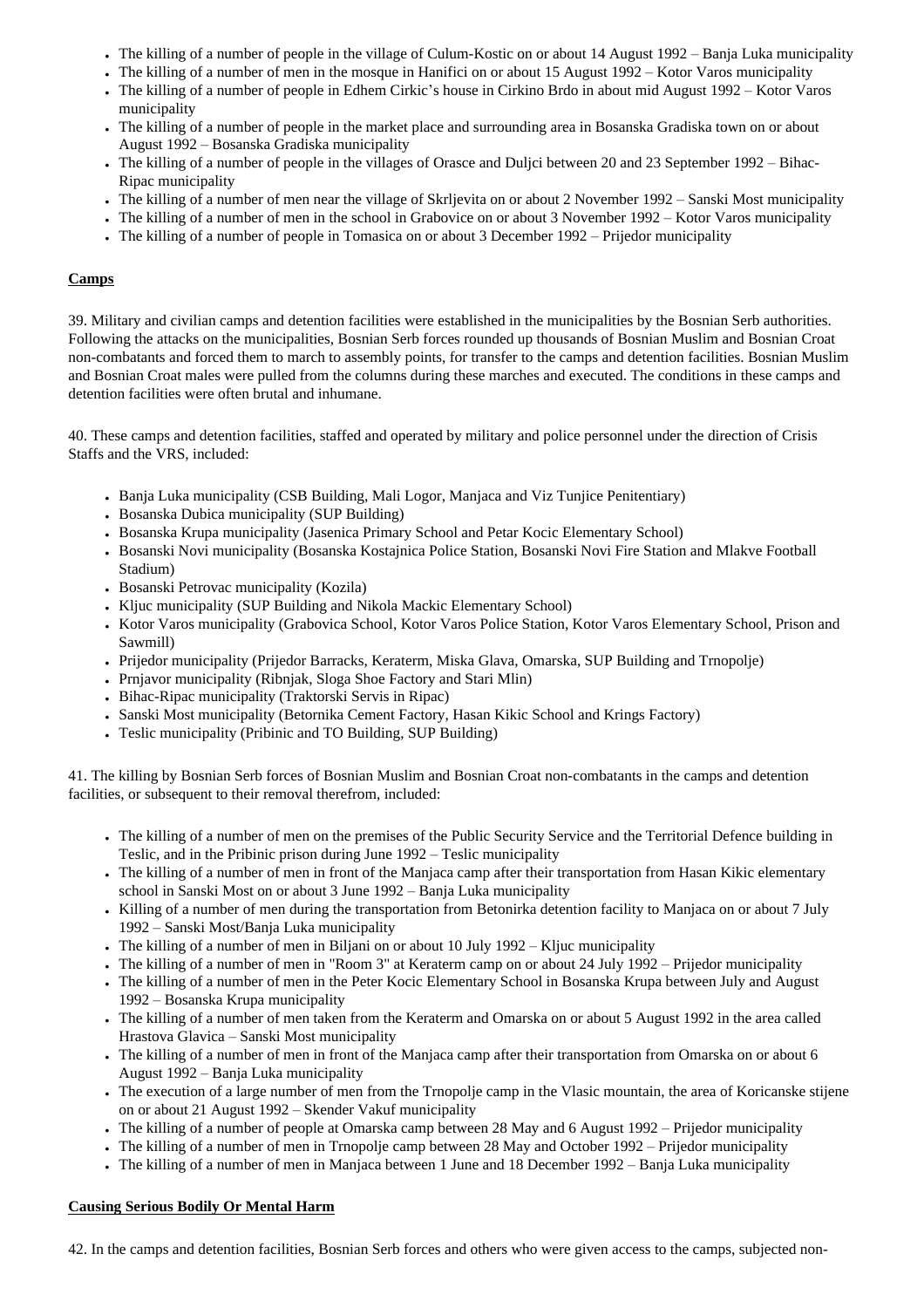combatant Bosnian Muslim and Bosnian Croat detainees from the municipalities to physical and mental abuse including torture, beatings with weapons, sexual assaults and the witnessing of inhumane acts, including murder, causing them serious bodily or mental harm. As a result of these inhumane acts, during the period from 1 April 1992 to 31 December 1992, a large number of Bosnian Muslims and Bosnian Croats died in these detention facilities.

The infliction of serious bodily or mental harm on numerous Bosnian Muslims and Bosnian Croats occurred throughout the indictment period in each of the municipalities listed in paragraph 4. The incidences of such infliction were widespread and often repetitive. The pattern is summarised below for each municipality.

# • Banja Luka

- Between 4 April 1992 and 31 December 1992 numbers of Bosnian Muslim and Bosnian Croat non-combatants were detained both by regular and irregular police forces. Those detained were taken initially to the CSB building and interrogated. Beatings took place during and outside interrogation. From the CSB, detainees were transferred to more permanent detention facilities at Mali Logor, Viz Tunjice and Manjaca.
- At all three facilities numerous detainees were subjected to regular beatings involving the use of fists, feet, batons, rifle butts and electric cables. In some cases, the beatings were so severe as to result in serious injury and death. In Mali Logor, detainees were forced to perform sexual acts upon each other. In all three facilities detainees witnessed beatings inflicted on others and the results thereof.
- Manjaca received detainees from various municipalities. It was one of the major detention facilities in the area of the ARK. Detainees were beaten in areas throughout the camp including outside the make-shift medical clinic, stables and other buildings. Detainees were subjected to acts of sexual degradation. They were subject to forced labour.

# $\bullet$  Bihac – Ripac

- From 9 June 1992, the village of Ripac was sealed off and became a *de facto* centre of detention for the Bosnian Muslim inhabitants. A hangar (*Traktorski Servis*) was utilised as a detention facility for inhabitants and Bosnian Muslims from other areas. Some detainees were tied up, beatings took place outside and during interrogations when detainees were accused of being members of the "Green Berets". Detainees were subject to forced labour. All detainees were noncombatants.
- Bosanska Dubica
	- Between 1 April 1992 and 30 September 1992, numbers of Bosnian Muslim non-combatants were detained by members of the Bosnian Serb authorities (police forces and military). They were taken to the police (SUP) building. Beatings, involving the use of fists, feet, batons, electric cables and rifle butts, were administered by members of the police, military police and SDS. The beatings were both arbitrary and during interrogations, the object of which was to persuade detainees to confess to involvement in the activities of the SDA, a legitimate political party. Some detainees were rendered unconscious as a result and/or suffered serious injury. Beatings were witnessed by other detainees.
- Bosanska Gradiska
	- After 15 July 1992, some Bosnian Muslim non-combatants were detained by the police, reserve police, and military police at the school in Bistrica and the police station in Bosanska Gradiska.
	- At Bistrica and the police station in Bosanska Gradiska detainees were interrogated, beaten and tortured.
- Bosanska Krupa
	- Between 21 April 1992 and 1 September 1992, numbers of Bosnian Muslim non-combatants were detained by members of regular and irregular police and military units. They were taken to detention facilities in Jesenica Elementary School, Petar Kocic Elementary School and Kamenica (situated in Titov Drvar municipality). In each camp beatings were administered on a daily basis during and outside interrogation.
	- In Jesenica, members of a paramilitary unit "Suha Rebra" entered the facility, beat inmates with and without the use of implements such as handcuffs and caused injury by stabbing. On a separate occasion another group"Seseljevci" entered and used rifle butts and barrels to inflict injury on detainees.
	- In Petar Kocic detainees had electricity applied to them, were subject to forced labour on the front line during which, on at least one occasion, a prisoner was shot in the leg. Some detainees had to eat, drink and sleep with their hands cuffed behind their backs.
	- In Kamenica, detainees were subject to forced labour and ritual humiliation was visited on some detainees.
- Bosanski Petrovac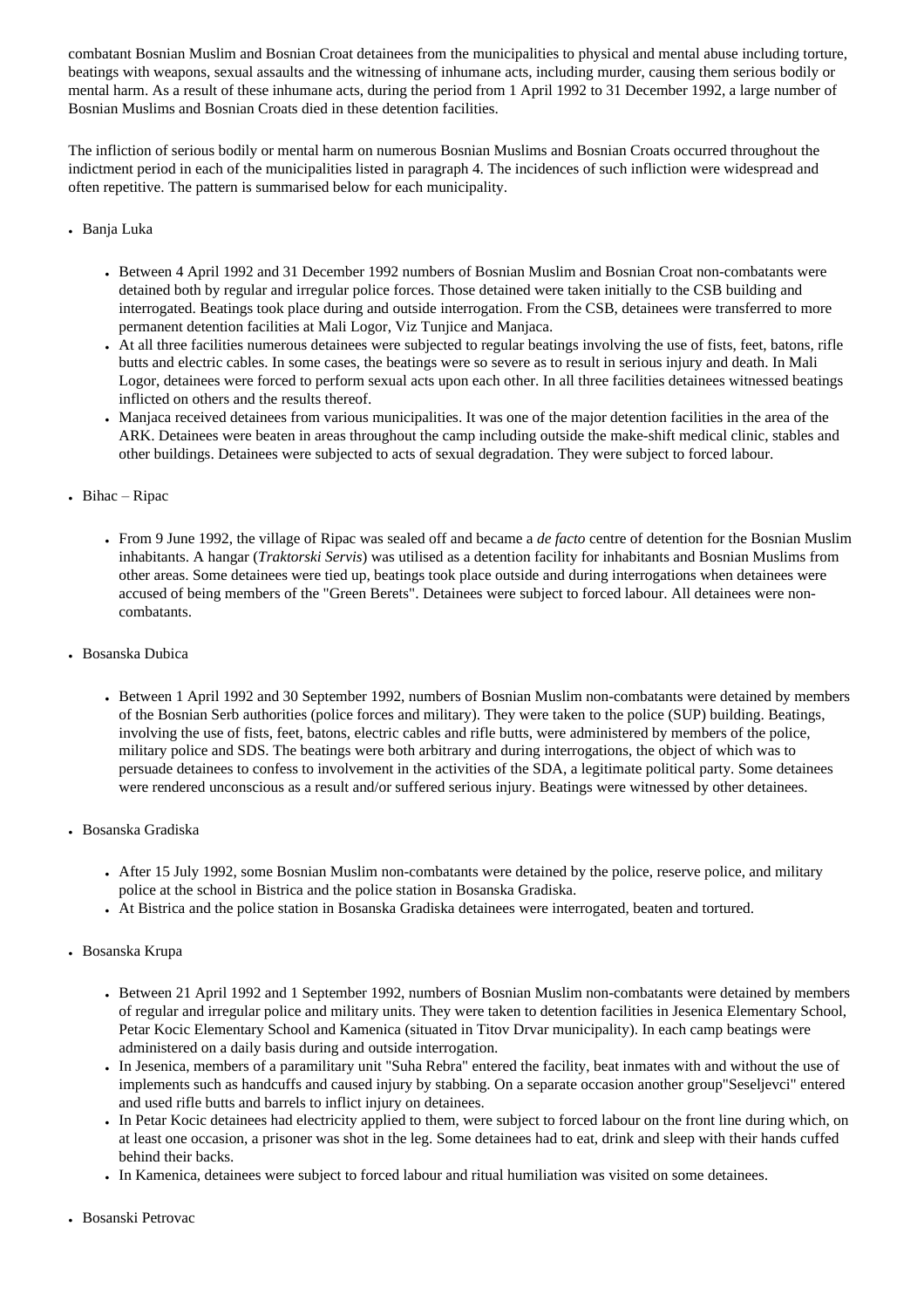- Between June and August 1992, Bosnian Muslim non-combatants were detained at the Bosanski Petrovac police station and by police and soldiers at the Kozila Logging Camp. A number of detainees from the Kozila Logging Camp were later taken to detention facilities in a school building in Kamenica.
- At the police station in Bosanski Petrovac detainees were placed in overcrowded conditions, threatened with execution and were beaten.
- At the Kozila Logging camp detainees were regularly beaten with police batons, kicked and tortured and required to perform humiliating acts.
- In Kamenica, detainees were beaten and subject to forced labour.

# • Donji Vakuf

- Between June and September 1992, numbers of Bosnian Muslim and Bosnian Croat non-combatants were detained by soldiers, military police and police officers. Those detained were taken to a detention camp at Vrbas Promet, a detention facility known as "The House", the SUP building in Donji Vakuf and the Territorial Defence Warehouse in Donji Vakuf.
- At Vrbas Promet detainees were beaten with police batons, sticks and fists and subjected to other inhumane acts. Detainees died as a result of the beatings.
- At "The House" detainees were beaten with fists, chopped wood, rifle butts and police batons and subjected to other inhumane acts.
- At the SUP building detainees were beaten with police batons, electric cables, clubs, chains, steel rods and feet.
- At the Territorial Defence warehouse in Donji Vakuf detainees were beaten with electric cables, bats, rifle butts, fists and feet. Detainees were forced to beat each other. A prisoner died of his injuries as a result of a beating.
- At all three facilities detainees witnessed the beatings and deaths of other inmates.

### ● Bosanski Novi

- Between May 1992 and August 1992, numbers of Bosnian Muslim non-combatants were detained by police officers and military personnel. Those detained were taken to the Bosanska Kostajnica Police Station, the Bosanski Novi Fire Station and the Mlavke Football Stadium.
- At the Bosanska Kostajnica Police Station prominent and educated Bosnian Muslims were taken and beaten with metal and wooden sticks. A screwdriver was plunged into the flesh of detainees. A prisoner was beaten until unconscious.
- At the Bosanski Novi Fire Station detainees were interrogated beaten with all manner of tools including baseball and plastic bats. Drunken Serb men were brought in to administer beatings to the detainees.
- At the Mlavke Football Stadium detainees were randomly beaten on their way to meal-times. One prisoner was blinded by a beating. Detainees were forced to carry out inhumane physical activity until they collapsed and were ordered to perform humiliating acts.

### • Kljuc

• Between May and September 1992, a number of Bosnian Muslim non-combatants from the town of Kljuc and surrounding villages were arrested and taken to detention facilities installed at the SUP and the Nicola Mackic school. In the course of the transfer to these facilities arbitrary beatings took place. In both facilities detainees were subjected to regular beatings involving the use of fists, feet, objects such as batons, pieces of wood and electric cables. In some cases the beatings were protracted and so severe as to result in serious injury. Such beatings took place during and outside periods of interrogations. Detainees witnessed the beatings and deaths of other inmates.

### • Kotor Varos

- Between June and November 1992, hundreds of Bosnian Muslim and Bosnian Croat non-combatants were detained by soldiers, policemen and special Serb forces at the Grabovica School, the Kotor Varos Police Station, the Kotor Varos Elementary School, the Kotor Varos Prison and the Kotor Varos Sawmill.
- At the Grabovica School detainees were abused by the local population on arrival and departure, such abuse including humiliation and beatings.
- At the Kotor Varos Police Station detainees were beaten with batons, rifle butts and chair legs. Beatings in some cases were extremely severe and lengthy. Male and female detainees were forced to perform sexual acts with each other. Detainees were tortured and abused during interrogation.
- At the Kotor Varos Elementary School detainees were beaten and forced to perform sexual acts with each other. Some detainees died as a result of the beatings.
- At the Kotor Varos Prison detainees were beaten and wounded, often very severely, with wooden bats, rifles, batons, chair legs, electric cables, rubber coated springs with handles and knives. Some detainees were beaten to death or were executed after their beating.
- At the Kotor Varos Sawmill the detainees were predominantly non able-bodied men, women and children. Women were systematically raped and a mentally retarded man was beaten.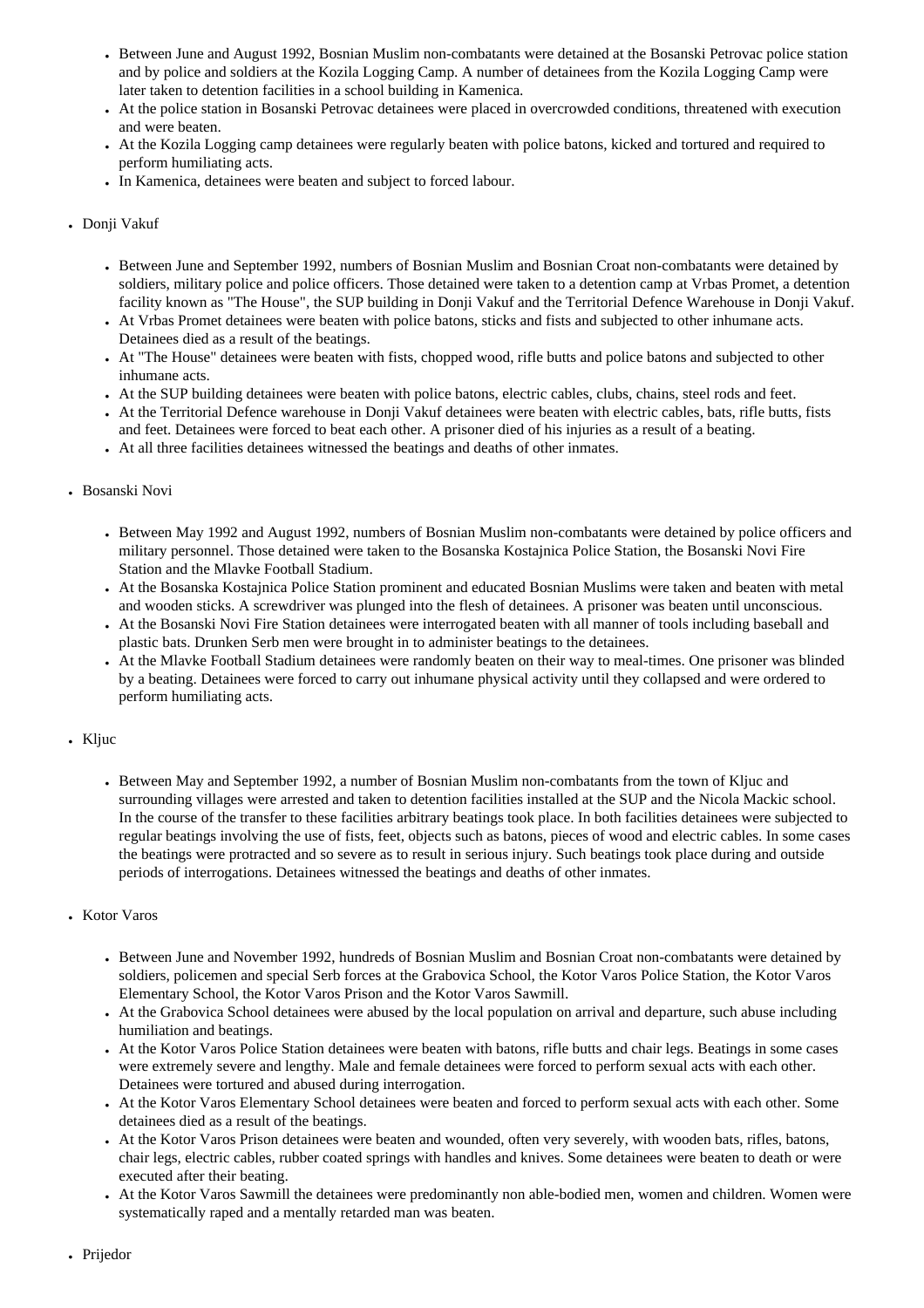- Between May 1992 and September 1992, thousands of Bosnian Muslim and Bosnian Croat non-combatants were detained by the police and military forces (both regular and irregular) at Omarska Camp, Keraterm Camp, Trnopolje Camp, the Miska Glava Community Centre, the Ljubija Football Stadium, the Prijedor SUP and Prijedor JNA barracks.
- At the Omarska Camp detainees were beaten on arrival at the camp and beaten and tortured both routinely and during interrogation with electric cables, rifle butts, police batons and wooden clubs. Beatings occurred during the day and at night. Detainees were humiliated and tortured. Prominent and educated Bosnian Muslims were subjected to the worst beatings and humiliations. In some cases the beatings were so severe as to result in serious injury, permanent disfigurement and death. Beatings and humiliation were often administered in front of other detainees. Female detainees were raped and sexually assaulted.
- At the Keraterm Camp detainees were beaten on arrival at the camp and during interrogations and while they waited to receive food. Beatings were carried out with wooden clubs, baseball bats, electric cables, police batons and rifle butts. Beatings occurred during the day and at night. Detainees were humiliated and tortured. Certain detainees were singled out for particularly harsh treatment. In some cases the beatings were so severe as to result in serious injury, permanent disfigurement and death. Beatings and humiliation were often administered in front of other detainees. Female detainees were raped.
- At the Trnopolje Camp detainees were predominantly women, children and the elderly. However, younger men were also detained. Male detainees were interrogated and beaten. Detainees were beaten in front of other detainees. Female detainees were raped.
- In Omarska, Keraterm and Trnopolje detention camps, non-camp personnel were given access to the camp. These noncamp personnel also beat and humiliated the detainees.
- At Miska Glava community centre and the Ljubija Football stadium over a hundred Bosnian Muslim men were beaten with axes, knives, police batons and rifle butts. Many detainees died as a result of the beatings and the detainees remaining alive were forced to load the dead on to transport.
- At the Prijedor SUP and JNA barracks predominantly prominent members of the Bosnian Muslim and Bosnian Croat communities were interrogated and beaten and tortured.

# • Prnjavor

- From April 1992 onwards, a number of Bosnian Muslim non-combatants were detained by soldiers, military policemen and reserve policemen at the police station in Prnjavor, at the Dom Kultur, at the Sloga shoe factory, the Vijaka mill and the Ribnjak camp.
- At the police station in Prnjavor detainees were beaten with fists, boots and truncheons and interrogated about their ownership of weapons.
- At the Sloga shoe factory detainees were beaten and humiliated in other ways by Serb soldiers and civilians allowed into the premises.
- At the Ribnjak camp detainees were made to carry out forced labour and beaten whilst carrying out such labour.
- At the Vijaka mill detainees were interrogated about their ownership of weapons and beaten.

### • Sanski Most

- Between 10 May and 1 October 1992, numbers of Bosnian Muslim and Bosnian Croat non-combatants were detained both by regular and irregular police forces. Some of those detained were initially taken to the SUP building in Sanski Most and interrogated. Beatings took place during and outside interrogation. From the SUP, detainees were transferred to more permanent detention facilities at Betonirka factory garage, Krings factory, Sanski Most Sports Hall, Lusci Palanka Police station, a cellar of the house belonging to Simo Miljus in Lusci Palanka, Hasan Kikic gymnasium and a military facility at Magarice.
- At all seven facilities numerous detainees were subjected to regular beatings involving the use of fists, feet, batons, rifle butts, chair legs, bats, gun barrels, and other blunt objects. In some cases the beatings were so severe as to result in serious injury, permanent disfigurement and death.
- At Betonirka factory garage, numerous detainees were forced into  $3 \times 5$  metre cells with no ventilation, no toilet facilities, no beds and no running water with insufficient room to sleep. Detainees were forced to eat tainted food causing severe abdominal pain and dehydration. Detainees were forced to line up and beat other detainees severely. Some detainees were forced to assume a praying position and were beaten severely with wooden chair legs.
- Between 6 June and 16 June 1992, hundreds of detainees from Sanski Most were taken by truck to Manjaca camp in Banja Luka. The detainees were placed on overcrowded trucks with almost airtight tarpaulins in extreme temperatures, causing some deaths among the detainees and severe heat exhaustion and dehydration and suffering by others.

# • Sipovo

• In November 1992, a number of Bosnian Muslim non-combatants were detained by police officers. Those detained were taken to the SUP building in Sipovo. They were beaten with fists, feet and sticks and while handcuffed witnessed the beatings of other detainees.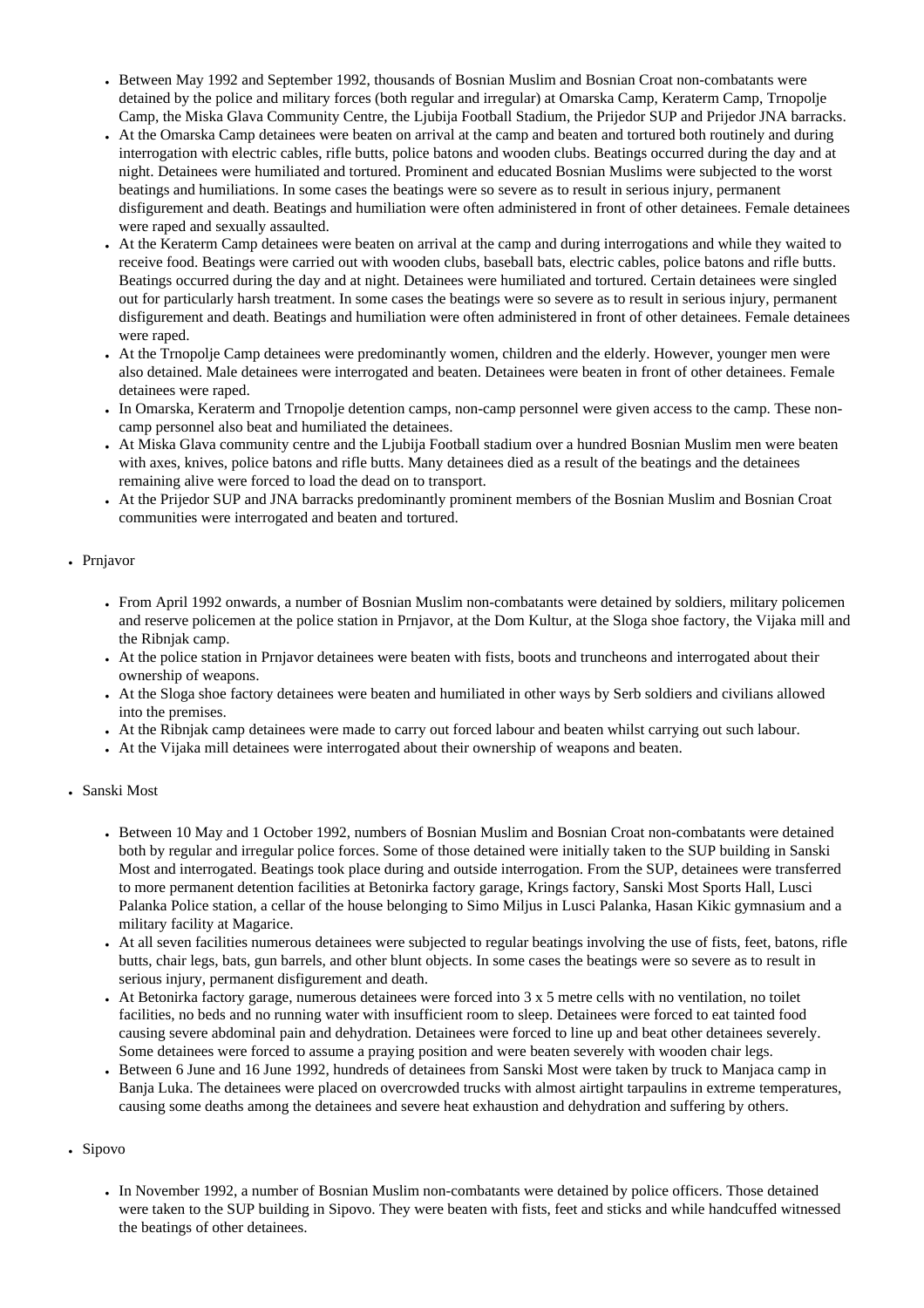- Teslic
	- Between June and October 1992, numbers of Bosnian Muslim and Bosnian Croat non-combatants were detained by military police, reserve police and paramilitary forces. Those detained were taken to a detention camp at Pribinic, the SUP building in Teslic and the Territorial Defence warehouse in Teslic.
	- At Pribinic detainees were beaten with police batons, rubber sticks, chains and wooden objects. Several men died as a result of the beatings.
	- At the SUP building in Teslic detainees were beaten with rubber and wooden batons, rifle butts and fists and feet.
	- At the Territorial Defence warehouse in Teslic detainees were beaten with electric cables, baseball bats, pieces of wood, a meat axe, fists and batons and were subject to other inhumane acts. Prisoners died as a result of these beatings.
	- At all three facilities detainees witnessed the beatings and deaths of other inmates.

### **Conditions Calculated To Bring About Physical Destruction**

43. The brutal and inhumane conditions in the camps and detention facilities included inadequate food (often amounting to starvation rations), contaminated water, insufficient or non-existent medical care, inadequate hygiene conditions and lack of space.

44. Between about 1 April 1992 and 31 December 1992, **Radoslav BRDJANIN** knew or had reason to know that Bosnian Serb forces under his control were about to commit such acts or had done so, and he failed to take the necessary and reasonable measures to prevent such acts or to punish the perpetrators thereof.

By his involvement in these acts or omissions **Radoslav BRDJANIN** committed:

**Count 1: GENOCIDE**, punishable under Articles 4(3)(a), and 7(1) and 7(3) of the Statute of the Tribunal;

#### **AND/OR**

**Count 2: COMPLICITY IN GENOCIDE**, punishable under Articles 4(3)(e), and 7(1) and 7(3) of the Statute of the Tribunal.

### **COUNT 3**

#### **(Persecutions)**

45. The Prosecutor re-alleges and reincorporates by reference paragraphs 16 - 43 above and paragraphs 58-59 *infra.* in Count 3.

46. Between about l April 1992 and 31 December 1992, **Radoslav BRDJANIN** acting individually or in concert with others in the Bosnian Serb leadership, planned, instigated, ordered, committed or otherwise aided and abetted in the planning, preparation or execution of persecutions on political, racial or religious grounds of the Bosnian Muslim and Bosnian Croat population in the municipalities listed in paragraph 4, which formed part of the ARK.

47. The above planning, preparation or execution of persecutions included:

(1) the killing of Bosnian Muslims and Bosnian Croats by Bosnian Serb forces (including units of the 5th Corps/1st Krajina Corps) in villages and non-Serb areas, in detention camps and other detention facilities;

(2) torture, physical violence, rapes and sexual assaults, constant humiliation and degradation of Bosnian Muslims and Bosnian Croats; and,

(3) (a) Destruction, wilful damage and looting of residential and commercial properties in the parts of towns, villages and other areas inhabited predominantly by a Bosnian Muslim and Bosnian Croat population, included:

❍ City of Banja Luka

❍ Town of Ripac

#### ❍ Orasac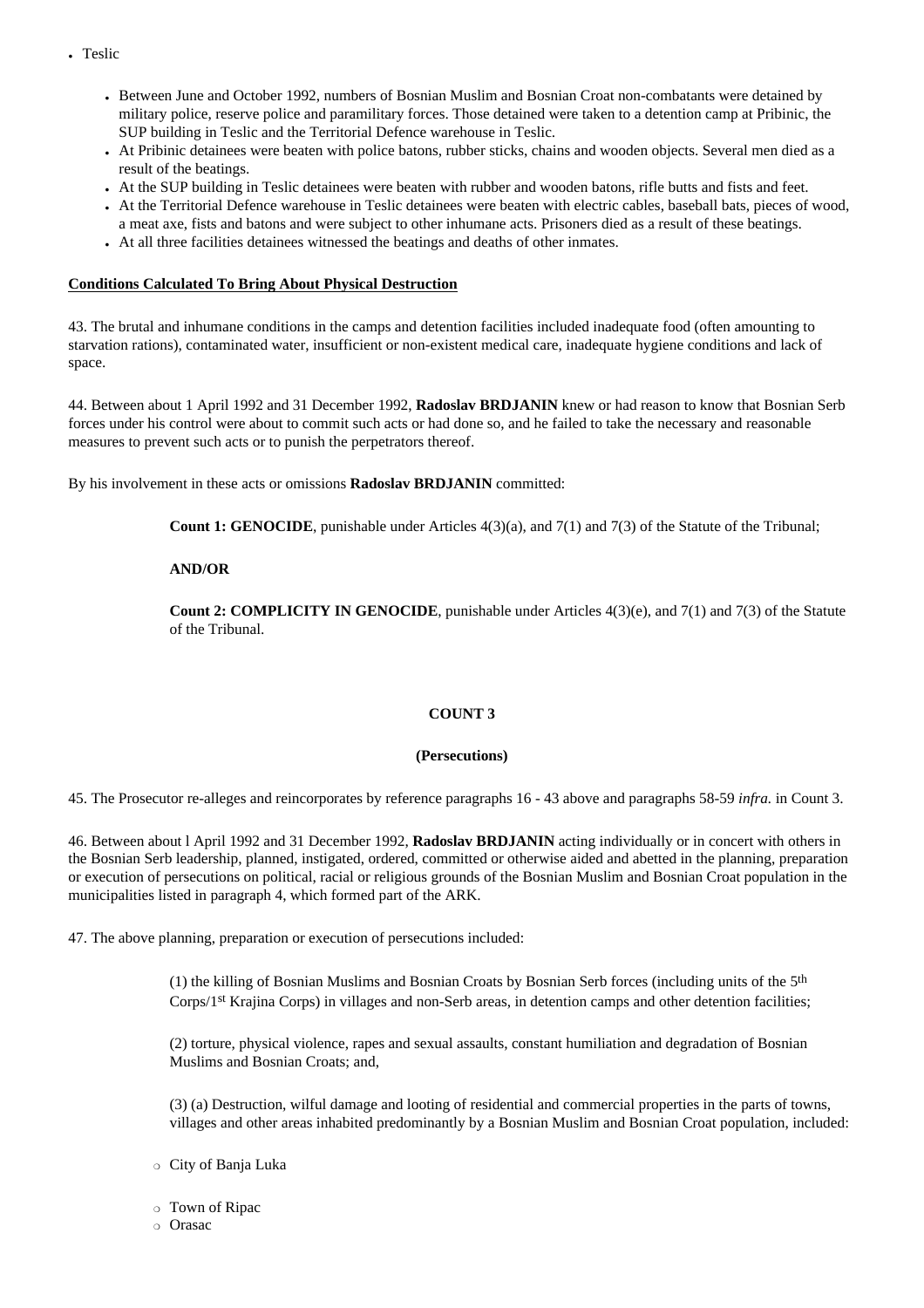### ❍ Town of Bosanska Dubica

- ❍ Town of Bosanska Gradiska
- ❍ Liskovac
- ❍ Orahovo
- ❍ Town of Bosanska Krupa
- ❍ Arapusa
- ❍ Town of Bosanski Novi
- ❍ Blagaj Japra
- ❍ Blagaj Rijeka
- ❍ Donji and Gornji Agici
- ❍ Suhaca
- ❍ Town of Bosanski Petrovac
- ❍ Biscani
- ❍ Town of Celinac
- ❍ Basici
- ❍ Town of Donji Vakuf
- ❍ Prusac
- ❍ Town of Kljuc
- ❍ Pudin Han
- ❍ Velagici
- ❍ Biljani
- ❍ Prhovo
- ❍ Krasulje
- ❍ Crljeni
- ❍ Sanica
- ❍ Ramici
- ❍ Humici
- ❍ Other Bosnian Muslim and Bosnian Croat hamlets and areas attached to these villages
- ❍ Town of Kotor Varos
- ❍ Kotoriste
- ❍ Kotor
- ❍ Cepak
- ❍ Vrbanjci
- ❍ Vecici
- ❍ Hrvacani
- ❍ Hanifici
- ❍ Dabovci
- ❍ Plitska
- ❍ Sipure
- ❍ Other Bosnian Muslim and Bosnian Croat hamlets and areas attached to these villages
- ❍ Town of Prijedor
- ❍ Brisevo
- ❍ Kamicani
- ❍ Carakovo
- ❍ Kozarac
- ❍ Kozarusa
- ❍ Biscani
- ❍ Hambarine
- ❍ Rakovcani
- ❍ Rizvanovici
- ❍ Donja and Gornja Ravska
- ❍ Kevljani
- ❍ Other Bosnian Muslim and Bosnian Croat hamlets and areas attached to these villages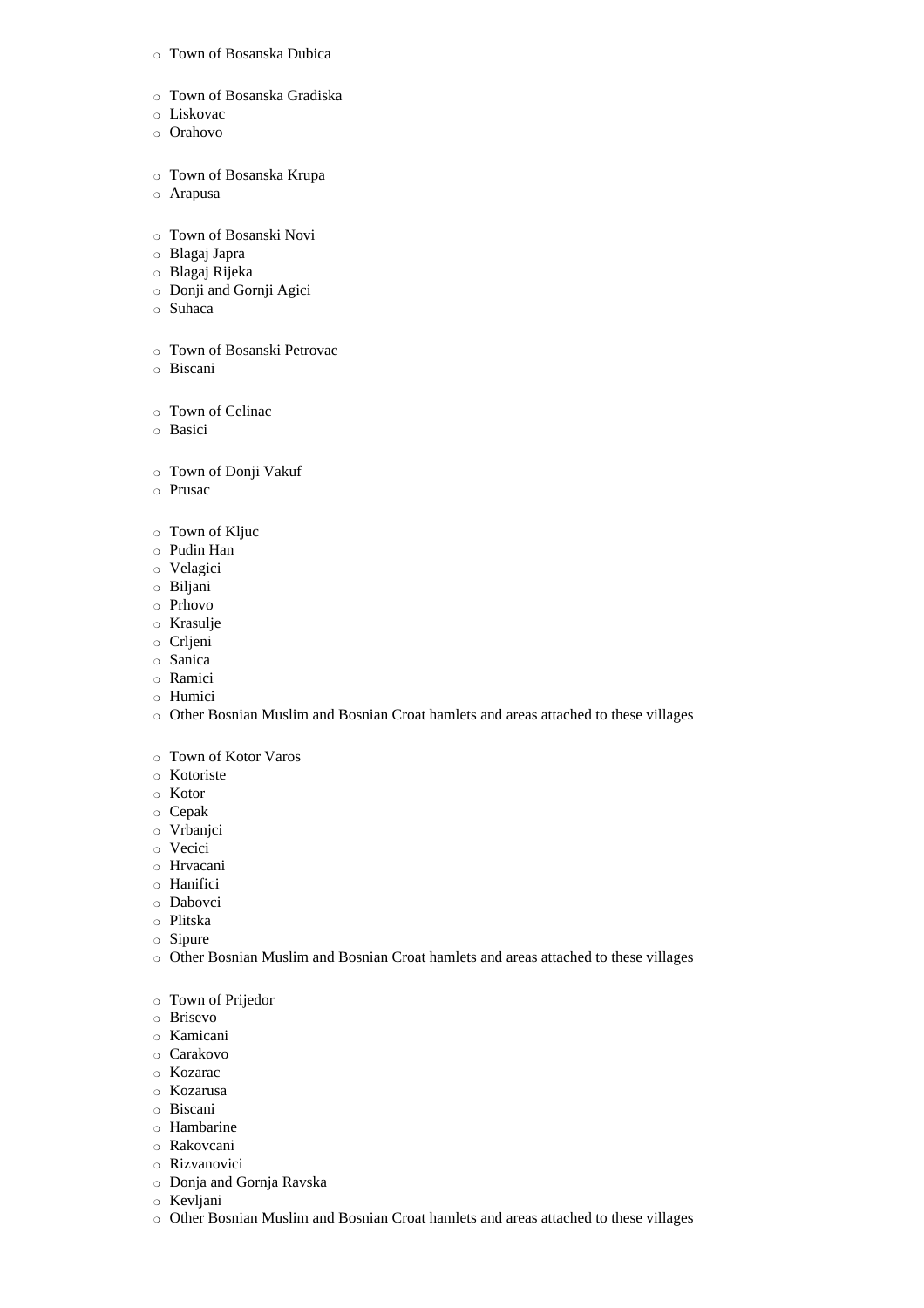- ❍ Town of Prnjavor
- ❍ Lisnja
- ❍ Town of Sanski Most
- ❍ Lukavice
- ❍ Vrhpolje
- ❍ Hrustovo
- ❍ Begici
- ❍ Trnova
- ❍ Sasina
- ❍ Other Bosnian Muslim and Bosnian Croat hamlets and areas attached to these villages

❍ Town of Sipovo

- ❍ Besnjevo
- ❍ Town of Teslic
- ❍ Stenjak
- ❍ Barici
- ❍ Gornja and Donja Komusina
- ❍ Stenjak
- ❍ Rajseva
- ❍ Kamenica

❍ Other Bosnian Muslim and Bosnian Croat hamlets and areas attached to these villages

(b) the destruction of, or wilful damage to, Bosnian Muslim and Bosnian Croat religious and cultural buildings included:

Banja Luka municipality

|                          | Banja Luka city | Cathedral St. Bonaventura                                  |
|--------------------------|-----------------|------------------------------------------------------------|
|                          |                 | Ferhadija Mosque                                           |
|                          |                 | Arnaudija Mosque                                           |
|                          |                 | Sefer Beg Mosque                                           |
|                          | <b>Budzak</b>   | Roman Catholic Subsidiary Church<br><b>Pastoral Centre</b> |
|                          | Dervisi         | Roman Catholic Chapel                                      |
|                          | Durbica Brdo    | Roman Catholic Subsidiary Church                           |
|                          | Kuljani         | Roman Catholic Subsidiary Church                           |
|                          | Petricevac      | Roman Catholic Franciscan Church /Monastery                |
|                          | Rekavice        | Roman Catholic Chapel                                      |
| Bihac-Ripac municipality |                 |                                                            |
|                          | Ripac town      | Mosque                                                     |
|                          | Cukovi hamlet   | Mosque                                                     |
|                          | Kulen Vakuf     | Sultan Ahmad's Mosque                                      |
|                          | Orasac hamlet   | Mosque                                                     |
|                          |                 |                                                            |

Bosanska Dubica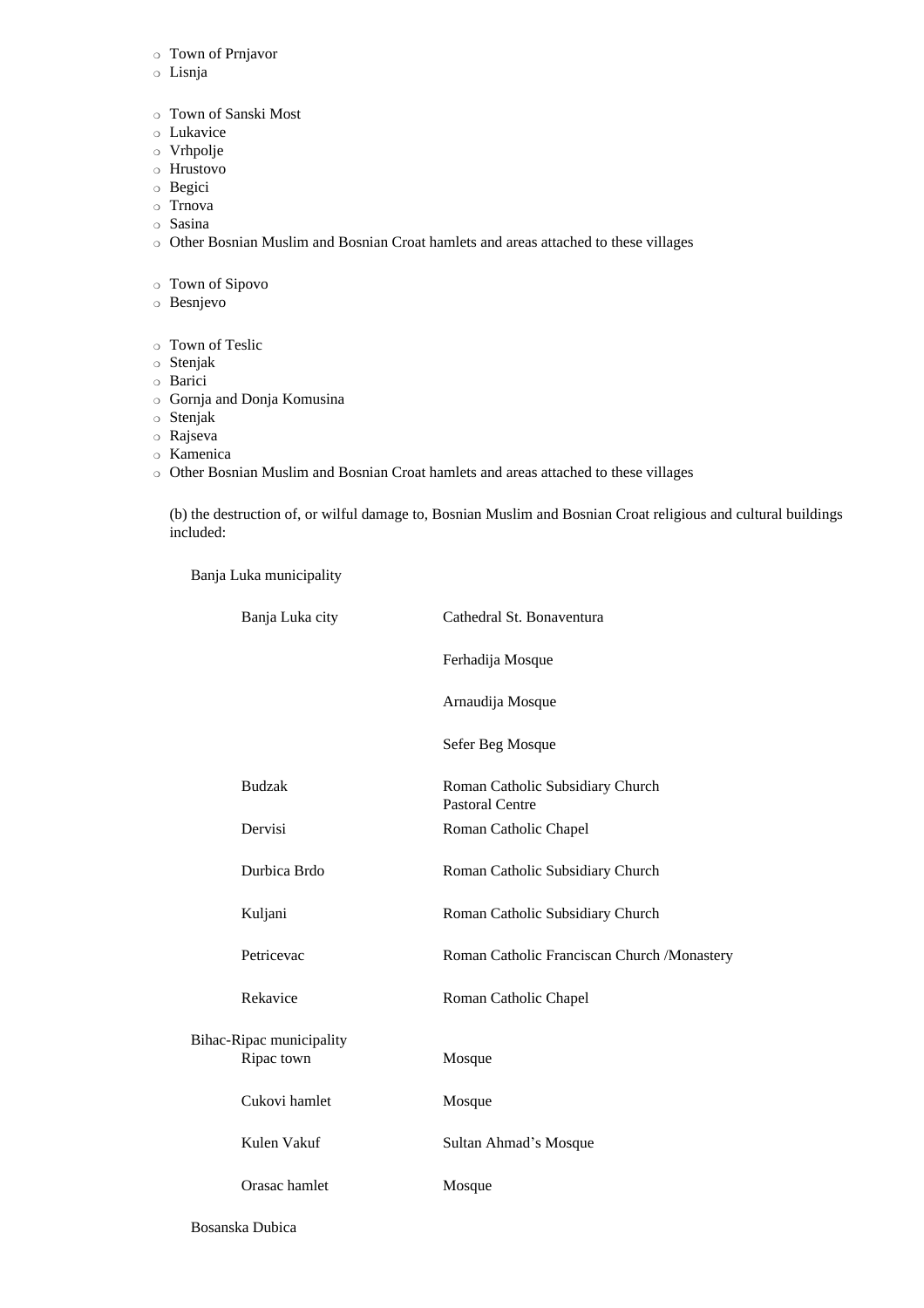|                                       | Bosanska Dubica town                           | Gradska Town Mosque                      |
|---------------------------------------|------------------------------------------------|------------------------------------------|
|                                       |                                                | Carsijska Mosque                         |
|                                       |                                                | Puhalska Mosque                          |
|                                       |                                                | Roman Catholic Church                    |
|                                       | Bosanska Gradiska<br>Bosanska Gradiska<br>town | Mosque                                   |
|                                       | <b>Bukvik</b>                                  | Roman Catholic Chapel                    |
|                                       | Catrnja                                        | Roman Catholic Subsidiary Church         |
|                                       | Mackovac                                       | Roman Catholic Subsidiary Church         |
|                                       | Orahova                                        | Mosque                                   |
|                                       | Rovine                                         | Mosque                                   |
|                                       | Nova Topola                                    | Roman Catholic Parish Church / Monastery |
| Bosanska Krupa<br>Bosanska Krupa town |                                                | Mosque                                   |
|                                       | Arapusa                                        | Roman Catholic Church<br>Mosque          |
|                                       | Otoka                                          | Mosque                                   |
|                                       | Bosanski Novi<br>Bosanski Novi town            | Gradska Dzamija Mosque                   |
|                                       | Donji Agici                                    | Roman Catholic Church<br>Mosque          |
|                                       | Gornji Agici                                   | Mosque                                   |
|                                       | Bosanska Kostajnica                            | Mosque                                   |
|                                       | Blagaj Japra                                   | Roman Catholic Church<br>Mosque          |
|                                       | Blagaj Rijeka                                  | Mosque                                   |
|                                       | Brdjani                                        | Mosque                                   |
|                                       | Hozici                                         | Mosque                                   |
|                                       | Preskosanje                                    | New Mosque                               |
|                                       | Suhaca                                         | Old Mosque                               |
|                                       | Urije                                          | New Mosque<br>Mosque                     |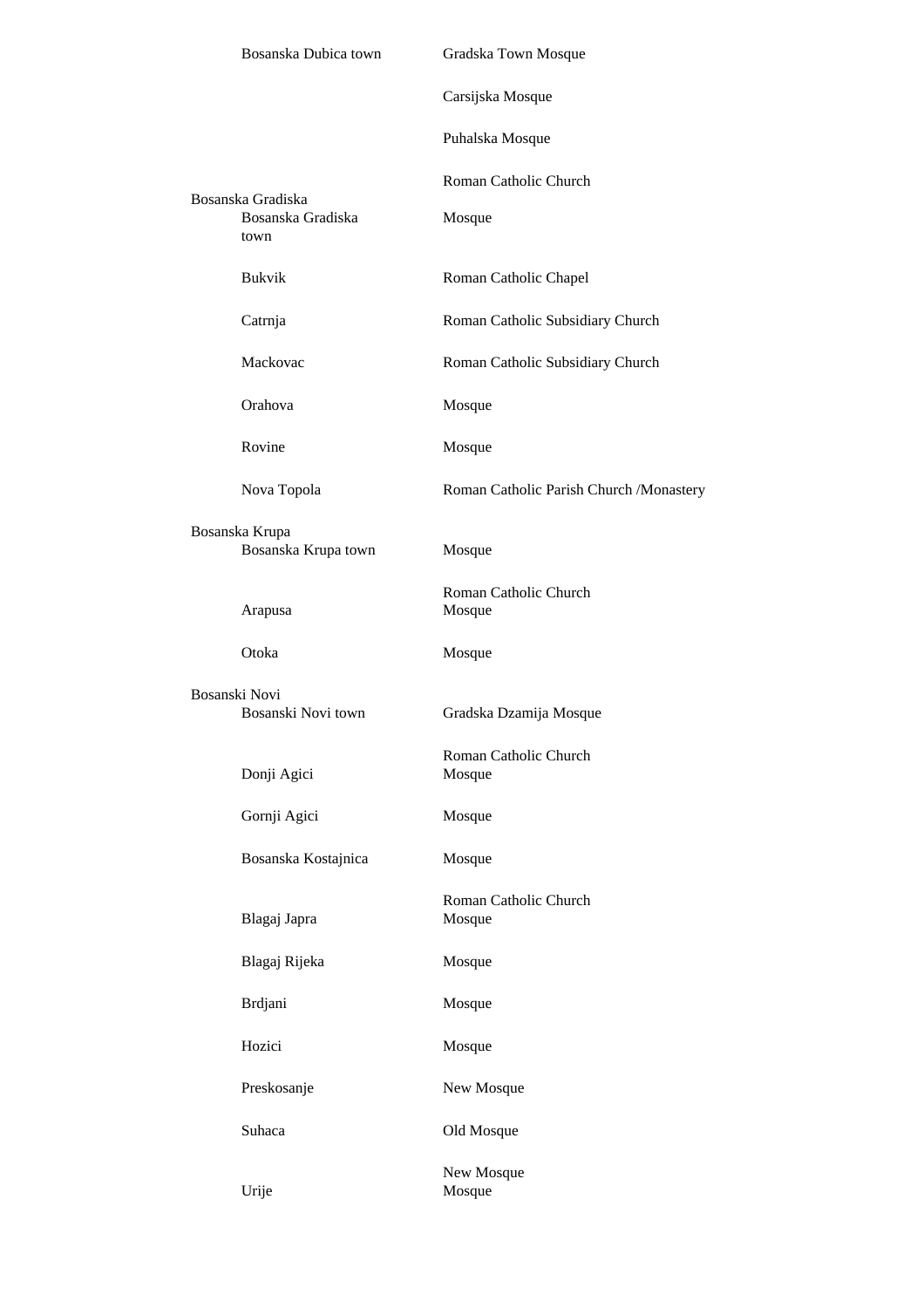|             | Vidorije          | Mosque                                     |
|-------------|-------------------|--------------------------------------------|
|             | Bosanski Petrovac |                                            |
|             | Donji Biscani     | Mosque                                     |
|             | Gornji Biscani    | Mosque                                     |
|             | Srednji Biscani   | Mosque                                     |
|             | Bjelaj            | Mosque                                     |
|             | Rasinovac         | Mosque                                     |
| Celinac     |                   |                                            |
|             | Celinac town      | Two Mosques                                |
|             | <b>Basici</b>     | Roman Catholic Parish Church<br>Mosque     |
|             | Presnace          | Roman Catholic Church                      |
|             | Stara Dubrava     | Roman Catholic Church                      |
| Donji Vakuf |                   |                                            |
|             | Donji Vakuf town  | Three Mosques including: Basdzamija Mosque |
|             | Balhodzici        | Mosque                                     |
|             | Cehajici          | Mosque                                     |
|             | Dobro Brdo        | Mosque                                     |
|             | Jemanlici         | Mosque                                     |
|             | Korjenici         | Mosque                                     |
|             | Prusac            | Three Mosques                              |
|             | Seherdzik         | Mosque                                     |
|             | Sokolina          | Mosque                                     |
|             | Stara Selo        | Mosque                                     |
|             | Suhodol           | Mosque                                     |
|             | Torklakovac       | Mosque                                     |
| Kljuc       | Kljuc town        | Mosque                                     |
|             | Biljani           | Roman Catholic Church<br>Mosque            |
|             | Donji Budelj      | Mosque                                     |
|             | Humici            | Mosque                                     |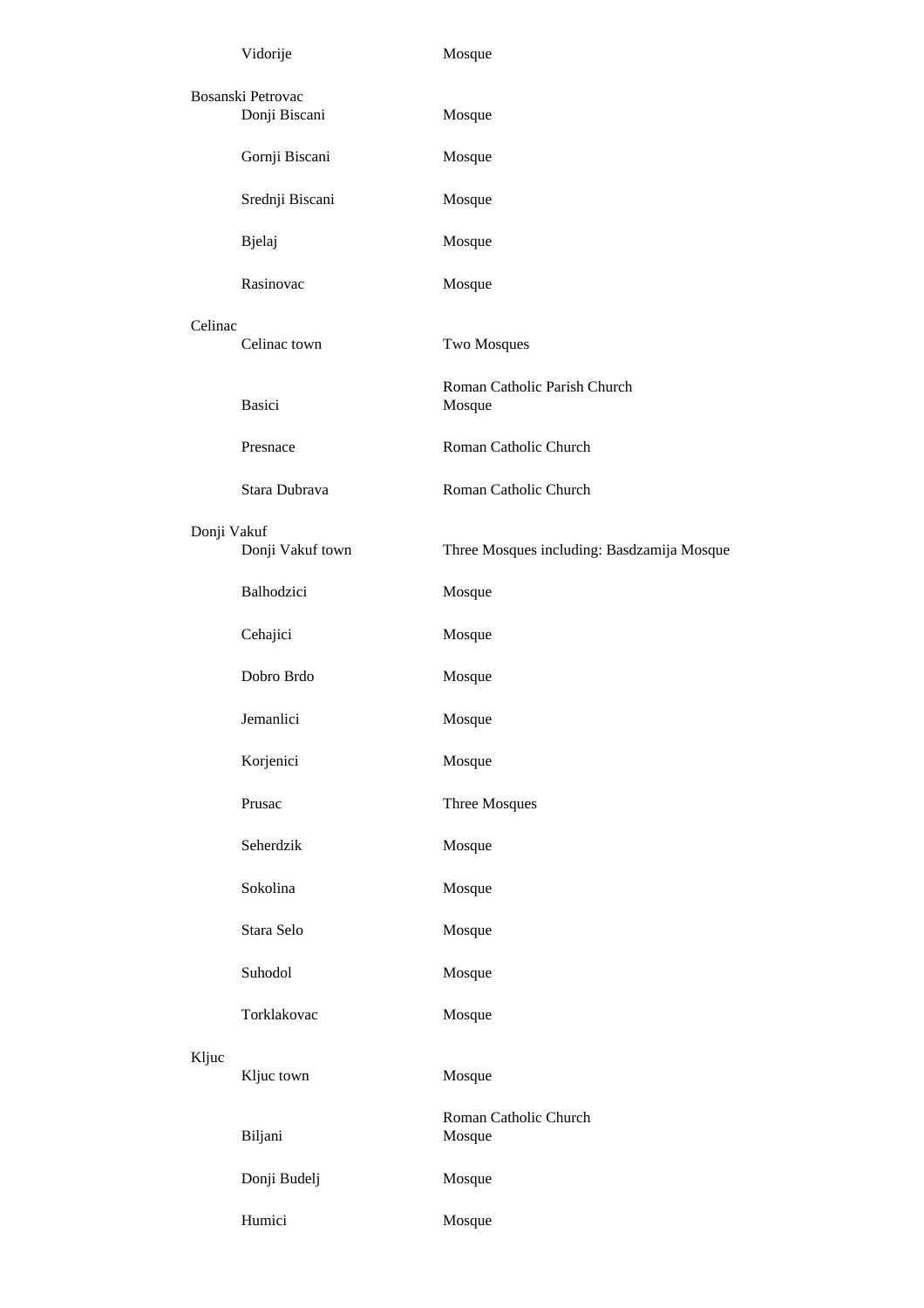|                    | Husici           | Mosque                                                              |
|--------------------|------------------|---------------------------------------------------------------------|
|                    | Kamicak          | Mosque                                                              |
|                    | Krasulje         | Mosque                                                              |
|                    | Ramici           | Mosque                                                              |
|                    | Sanica           | Mosque                                                              |
| <b>Kotor Varos</b> | Kotor Varos town | Mosque                                                              |
|                    | <b>Bilice</b>    | Roman Catholic Church<br>Roman Catholic Branch Church               |
|                    | Hanifici         | Harem Dzamije Mosque                                                |
|                    | Jakotina         | Roman Catholic Church                                               |
|                    | Orahova          | Roman Catholic Subsidiary Church                                    |
|                    | Rujevica         | Roman Catholic Subsidiary Church                                    |
|                    | Sokoline         | Roman Catholic Parish Church                                        |
|                    | Vrbanjci         | Mosque                                                              |
|                    |                  | Roman Catholic New Parish Church                                    |
| Prijedor           | Prijedor town    | Roman Catholic Church                                               |
|                    | Alic             | Mosque                                                              |
|                    | Brdjani          | Mosque                                                              |
|                    | <b>Brisevo</b>   | Roman Catholic Chapel                                               |
|                    | Hrustici         | Mosque                                                              |
|                    | Jakupovica       | Mosque                                                              |
|                    | Kalate           | Mosque                                                              |
|                    | Kamicani         | Mosque                                                              |
|                    | Kevljani         | New Mosque                                                          |
|                    | Kozarac          | Mutnik Mosque                                                       |
|                    | Kozarusa         | Deri Kozaracka Mosque<br>Roman Catholic Subsidiary Church<br>Mosque |
|                    | Ljubija          | Roman Catholic Parish Church                                        |
|                    | Mahmuljani       | Mosque                                                              |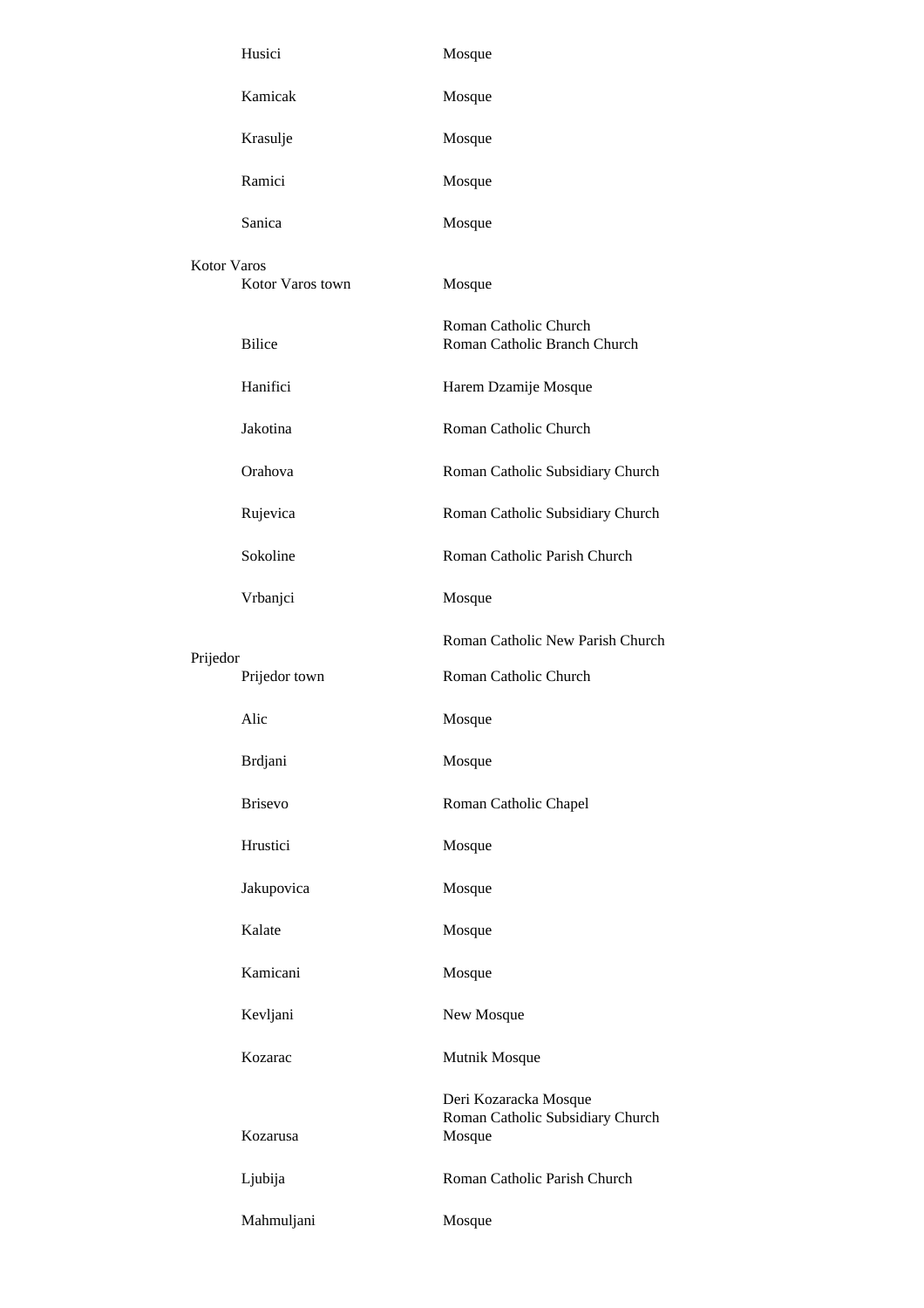|          | Mujkanovici                                  | Mosque                                                          |
|----------|----------------------------------------------|-----------------------------------------------------------------|
|          | Gornja Puharska                              | Mosque                                                          |
|          | Donja Ravska                                 | Parish Church                                                   |
|          | Softici                                      | Mosque                                                          |
|          | Srednji Jakupovici                           | Mosque                                                          |
|          | Stara Rijeka                                 | Roman Catholic Church                                           |
|          | Tomasica                                     | Roman Catholic Parish House<br>Roman Catholic Subsidiary Church |
| Prnjavor | Prnjavor town                                | Mosque                                                          |
|          | Galjipovci                                   | Roman Catholic Church<br>Mosque                                 |
|          | Konjuhovci                                   | Mosque                                                          |
|          | Kulasi                                       | Roman Catholic Church                                           |
|          | Lisnja                                       | Mosque                                                          |
|          | Macino Brdjo                                 | Roman Catholic Chapel                                           |
|          | Puraci                                       | Mosque                                                          |
|          | Ralutinac                                    | Roman Catholic Parish Church                                    |
|          | Stivor                                       | Roman Catholic Church                                           |
|          | Sanski Most municipality<br>Sanski Most town | Roman Catholic Church                                           |
|          | Capalj                                       | Mosque                                                          |
|          | Cirkici                                      | Mosque                                                          |
|          | Hrustovo                                     | Mosque                                                          |
|          | Kamengrad                                    | Mosque                                                          |
|          | Kljevci                                      | Roman Catholic Church                                           |
|          | Lukavice                                     | Mosque                                                          |
|          | Sasina                                       | Roman Catholic Church                                           |
|          |                                              | Religious Centre                                                |
|          | Tomina                                       | Mosque                                                          |

Sipovo municipality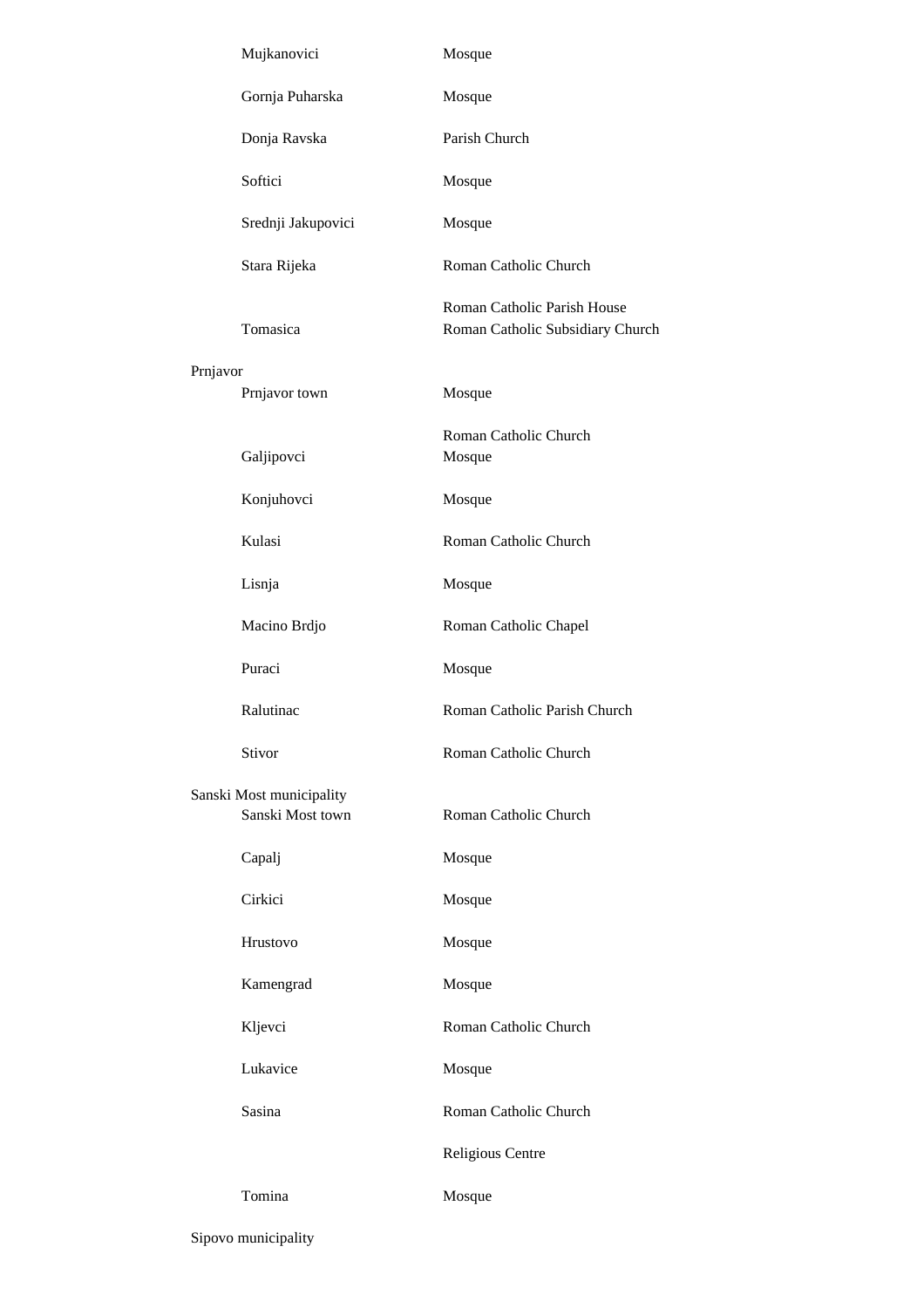| Staro Sipovo        | Mosque                |
|---------------------|-----------------------|
| Besnjevo            | Mosque                |
| Pljeva              | Mosque                |
| Vrazic              | Mosque                |
| Teslic municipality |                       |
| Teslic town         | Roman Catholic Church |
| Gornji Teslic       | Mosque                |
| <b>Barici</b>       | Mosque                |
| Hrankovici          | Mosque                |
| Kamenica            | Mosque                |
| Marica              | Mosque                |
| Pribinic            | Mosque                |
| Ruzevici            | Mosque                |
| Stenjak             | Mosque                |
| Trnovaca            | Mosque                |

During and after the attacks on these municipalities, Bosnian Serb forces systematically destroyed or damaged Bosnian Muslim and Bosnian Croat cities, towns, villages and property, including homes, businesses and Muslim and Roman Catholic sacred sites listed above. Buildings were shelled, torched or dynamited. Residential and commercial property was looted before the damage or destruction. However, buildings associated with the Serbian Orthodox religion were not damaged.

(4) the deportation or forcible transfer of Bosnian Muslims and Bosnian Croats occurred from areas within the ARK municipalities listed in paragraph 4 above, to areas under the control of the legitimate government of Bosnia and Herzegovina (Travnik) and to Croatia (Karlovac). From early April 1992, the organised forcible transfer of the Bosnian Muslim and Bosnian Croat populations of these municipalities began. The forced transfers and deportations were organised by the Bosnian Serb police forces and other Bosnian Serb municipal organs acting at the direction of the Crisis Staffs. In many cases, non-Serbs were required to sign documents stating that they were relinquishing all of their property to the Bosnian Serb republic in order for the Bosnian Serb authorities to allow them to leave or to release them from detention facilities.

(5) the denial of fundamental rights to Bosnian Muslims and Bosnian Croats, including the right to employment, freedom of movement, right to proper judicial process, or right to proper medical care.

48. Between about 1 April 1992 and 31 December 1992, **Radoslav BRDJANIN**, knew or had reason to know that Bosnian Serb forces under his control were about to commit such acts or had done so, and he failed to take the necessary and reasonable measures to prevent such acts or to punish the perpetrators thereof.

By his involvement in these acts or omissions **Radoslav BRDJANIN** committed:

**Count 3:** Persecutions, a **CRIME AGAINST HUMANITY**, punishable under Articles 5(h), 7(1) and 7(3) of the Statute of the Tribunal.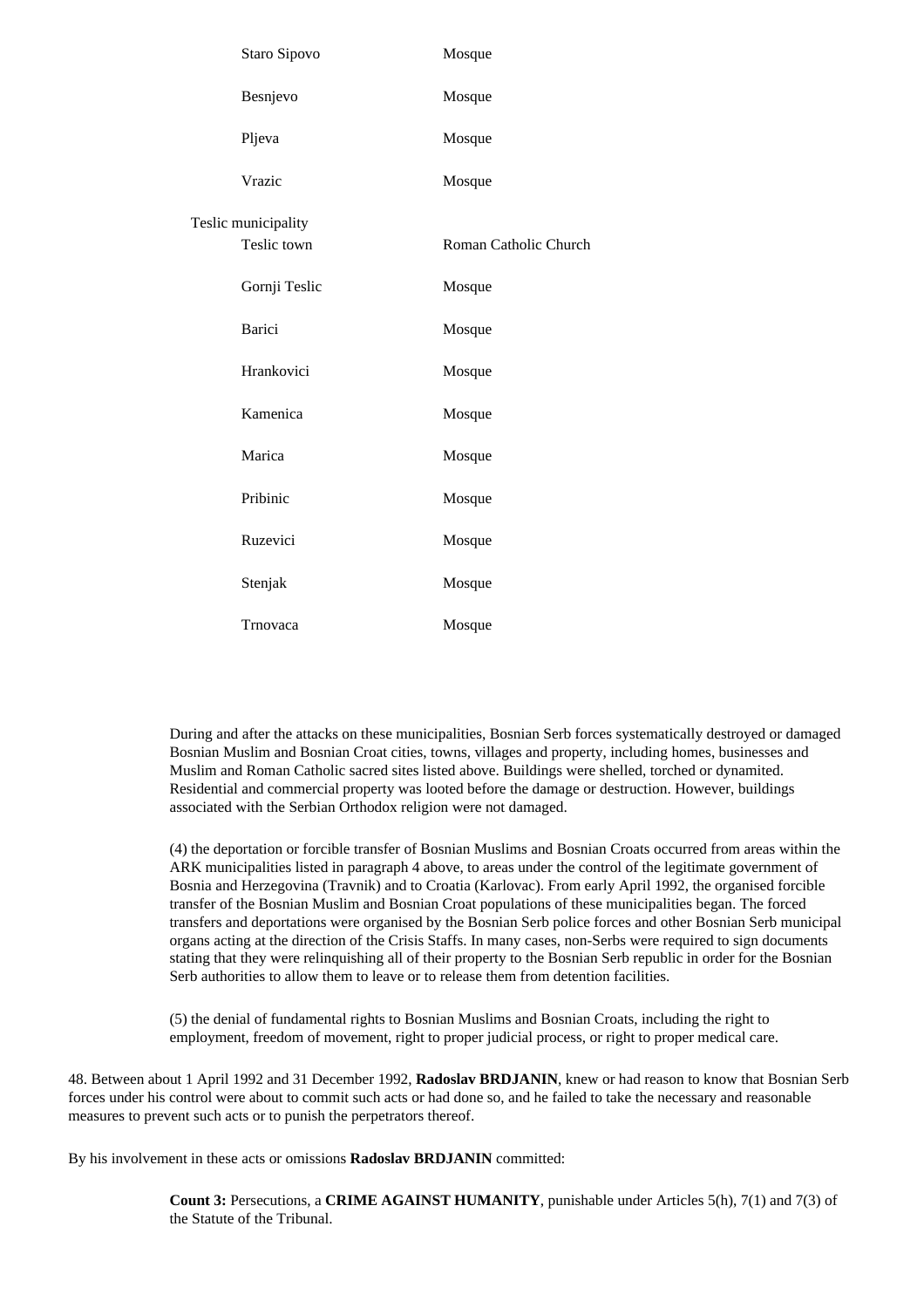# **COUNTS 4 and 5**

# **(Extermination; Wilful Killing)**

49. The Prosecutor re-alleges and reincorporates by reference paragraphs 16 - 43 above in Counts 4 and 5.

50. Between about l April 1992 and 31 December 1992, **Radoslav BRDJANIN** acting individually or in concert with others in the Bosnian Serb leadership, planned, instigated, ordered, committed or otherwise aided and abetted in the planning, preparation, or execution of a campaign designed to exterminate members of the Bosnian Muslim and Bosnian Croat population in the municipalities listed in paragraph 4, which formed part of the ARK.

51. As part of the above campaign, a significant number of the Bosnian Muslims and Bosnian Croats were killed by Bosnian Serb forces in villages and non-Serb areas, in camps and other detention facilities and during the deportations or forcible transfers.

52. Between about 1 April 1992 and 31 December 1992, **Radoslav BRDJANIN** knew or had reason to know that Bosnian Serb forces under his control were about to commit such acts or had done so, and he failed to take the necessary and reasonable measures to prevent such acts or to punish the perpetrators thereof.

By his involvement in these acts or omissions **Radoslav BRDJANIN** committed:

**Count 4:** Extermination, a **CRIME AGAINST HUMANITY,** punishable under Articles 5(b), 7(1) and 7(3) of the Statute of the Tribunal.

**Count 5:** Wilful Killing, a **GRAVE BREACH** of the Geneva Conventions of 1949, punishable under Articles 2 (a),  $7(1)$  and  $7(3)$  of the Statute of the Tribunal.

# **COUNTS 6 and 7**

## **(Torture)**

53. The Prosecutor re-alleges and reincorporates by reference paragraphs 16-34 and paragraphs 42-43 above in Counts 6 and 7.

54. Between about l April 1992 and 31 December 1992, **Radoslav BRDJANIN** acting individually or in concert with others in the Bosnian Serb leadership, planned, instigated, ordered, committed or otherwise aided and abetted in the planning, preparation, or execution of a campaign of terror designed to drive the Bosnian Muslim and Bosnian Croat population from the municipalities listed in paragraph 4 above, which formed part of the ARK.

55. The execution of the above campaign included the intentional infliction of severe pain or suffering on Bosnian Muslim or Bosnian Croat non-combatants by inhumane treatment including sexual assaults, rape, brutal beatings, and other forms of severe maltreatment in camps, police stations, military barracks and private homes or other locations, as well as during transfers of persons and deportations. Camp guards and others, including members of the Bosnian Serb forces, used all manner of weapons during these assaults. Many Bosnian Muslims and Bosnian Croats were forced to witness executions and brutal assaults on other detainees.

The intentional infliction of severe pain or suffering on Bosnian Muslims and Bosnian Croats occurred throughout the indictment period in each of the municipalities listed and summarised below.

- Bosanska Krupa
	- ❍ After 21 April 1992 in Bosanska Krupa soldiers, paramilitaries, regular and irregular police beat non-combatant Bosnian Muslims and treated them inhumanely in a number of ways.
- Bosanski Novi
	- ❍ In June 1992 after the attack on Blagaj Japra and Blagaj Rijeka Bosnian Muslim non-combatants were forced into railway carriages where conditions were overcrowded and they were not provided with hygiene facilities, water or food and kept in such conditions for two days.
- Bosanski Petrovac
	- ❍ From June 1992 Bosnian Muslim non-combatants were terrorised and randomly beaten by their Serb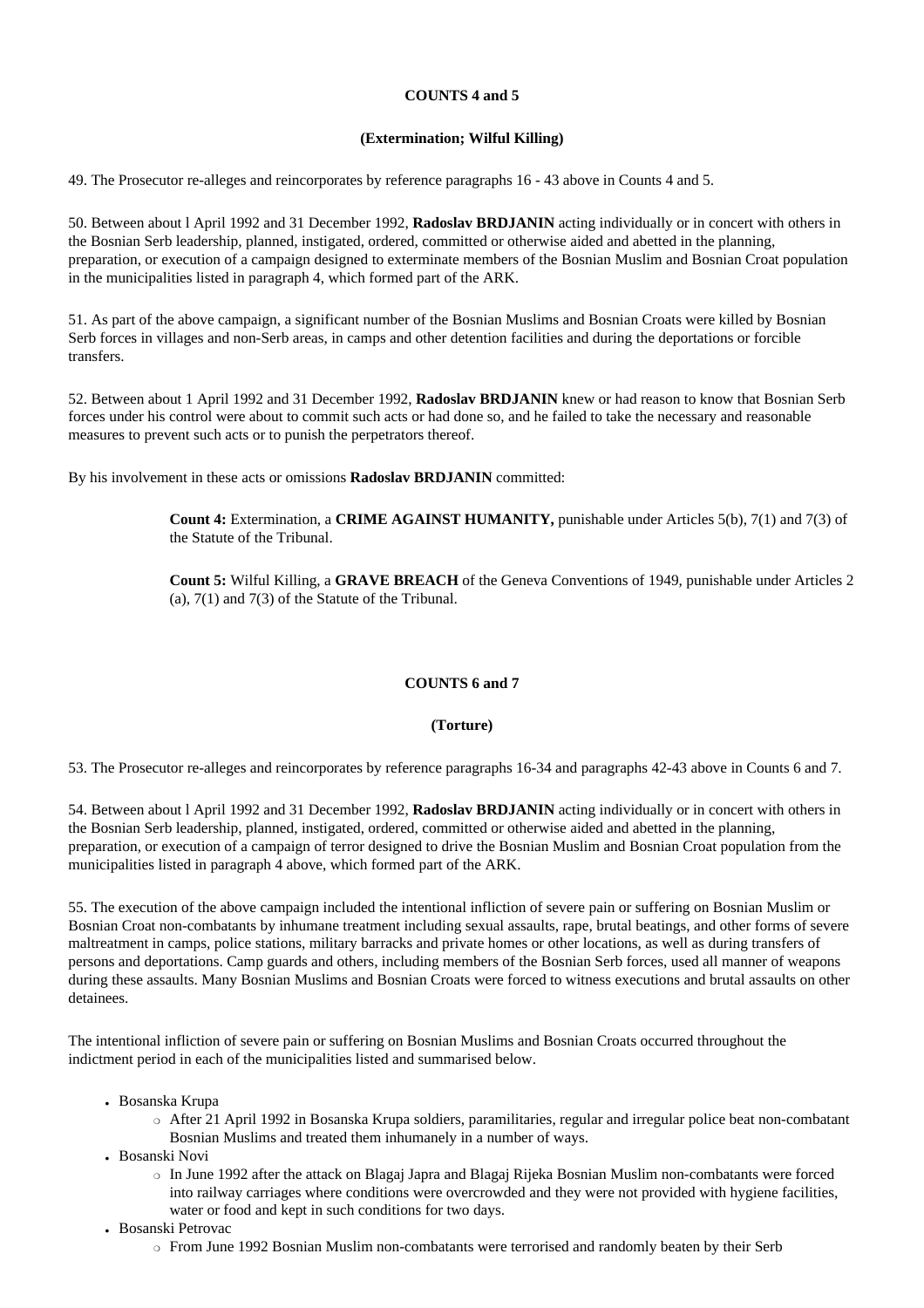neighbours, police and soldiers.

- Donji Vakuf
	- ❍ During June 1992 Bosnian Muslim non-combatants were being transferred from the Territorial Defence warehouse to the Vrbaspromet. During the transfer one prisoner was beaten.
- Kotor Varos
	- o After 11 June 992 some Bosnian Muslim non-combatants were beaten by the police and soldiers both in their homes and on their way to detention facilities.
- Prijedor
	- ❍ Beginning in May 1992 Bosnian Muslim non-combatants were beaten by police and regular and irregular forces at Serb check-points in the municipality. Bosnian Muslim non-combatants were executed in front of others and those left alive were made to collect the bodies of their neighbours and friends and bury them. Women were raped and sexually assaulted.
- . Teslic
	- ❍ After 3 June 1992 in Teslic soldiers beat Bosnian Muslim non-combatants both in and out of their homes. A number of non-combatant Bosnian Muslims were raped by unidentified soldiers.

56. Between about 1 April 1992 and 31 December 1992, **Radoslav BRDJANIN** knew or had reason to know that Bosnian Serb forces under his control were about to commit such acts or had done so, and he failed to take the necessary and reasonable measures to prevent such acts or to punish the perpetrators thereof.

By his involvement in these acts or omissions **Radoslav BRDJANIN** committed:

**Count 6:** Torture, a **CRIME AGAINST HUMANITY,** punishable under Articles 5(f), 7(1) and 7(3) of the Statute of the Tribunal.

**Count 7:** Torture, a **GRAVE BREACH** of the Geneva Conventions of 1949**,** punishable under Articles 2(b), 7 (1) and 7(3) of the Statute of the Tribunal.

### **COUNTS 8 and 9**

### **(Deportation)**

57. The Prosecutor re-alleges and reincorporates by reference paragraphs 16-34 and paragraphs 46-47 above in Counts 8 and 9.

58. Between about l April 1992 and 31 December 1992, **Radoslav BRDJANIN** acting individually or in concert with others in the Bosnian Serb leadership, planned, instigated, ordered, committed or otherwise aided and abetted in the planning, preparation, or execution of a campaign designed to eliminate the Bosnian Muslim and Bosnian Croat population from the municipalities listed in paragraph 4 above, which formed part of the ARK.

59. The execution of the above campaign included deportation or forcible transfer of a large proportion of the Bosnian Muslim and Bosnian Croat population, from areas within the ARK municipalities, as listed in paragraph 4 above, to areas under the control of the legitimate government of Bosnia and Herzegovina (Travnik) and to Croatia (Karlovac). From early April 1992, the organised forcible transfer of the Bosnian Muslim and Bosnian Croat populations of these municipalities began. The forced transfers and deportations were organised by the Bosnian Serb police forces and other Bosnian Serb municipal organs acting at the direction of the Crisis Staffs. In many cases, non-Serbs were required to sign documents stating that they were relinquishing all of their property to the Bosnian Serb republic in order to obtain permission to leave or to obtain their release from detention facilities.

60. Between about 1 April 1992 and 31 December 1992, **Radoslav BRDJANIN** knew or had reason to know that Bosnian Serb forces under his control were about to commit such acts or had done so, and he failed to take the necessary and reasonable measures to prevent such acts or to punish the perpetrators thereof.

By his involvement in these acts or omissions **Radoslav BRDJANIN** committed:

**Count 8:** Deportation, a **CRIME AGAINST HUMANITY,** punishable under Articles 5(d), 7(1) and 7(3) of the Statute of the Tribunal.

**Count 9:** Inhumane Acts (forcible transfer), a **CRIME AGAINST HUMANITY**, punishable under Articles 5  $(i)$ ,  $7(1)$  and  $7(3)$  of the Statute of the Tribunal.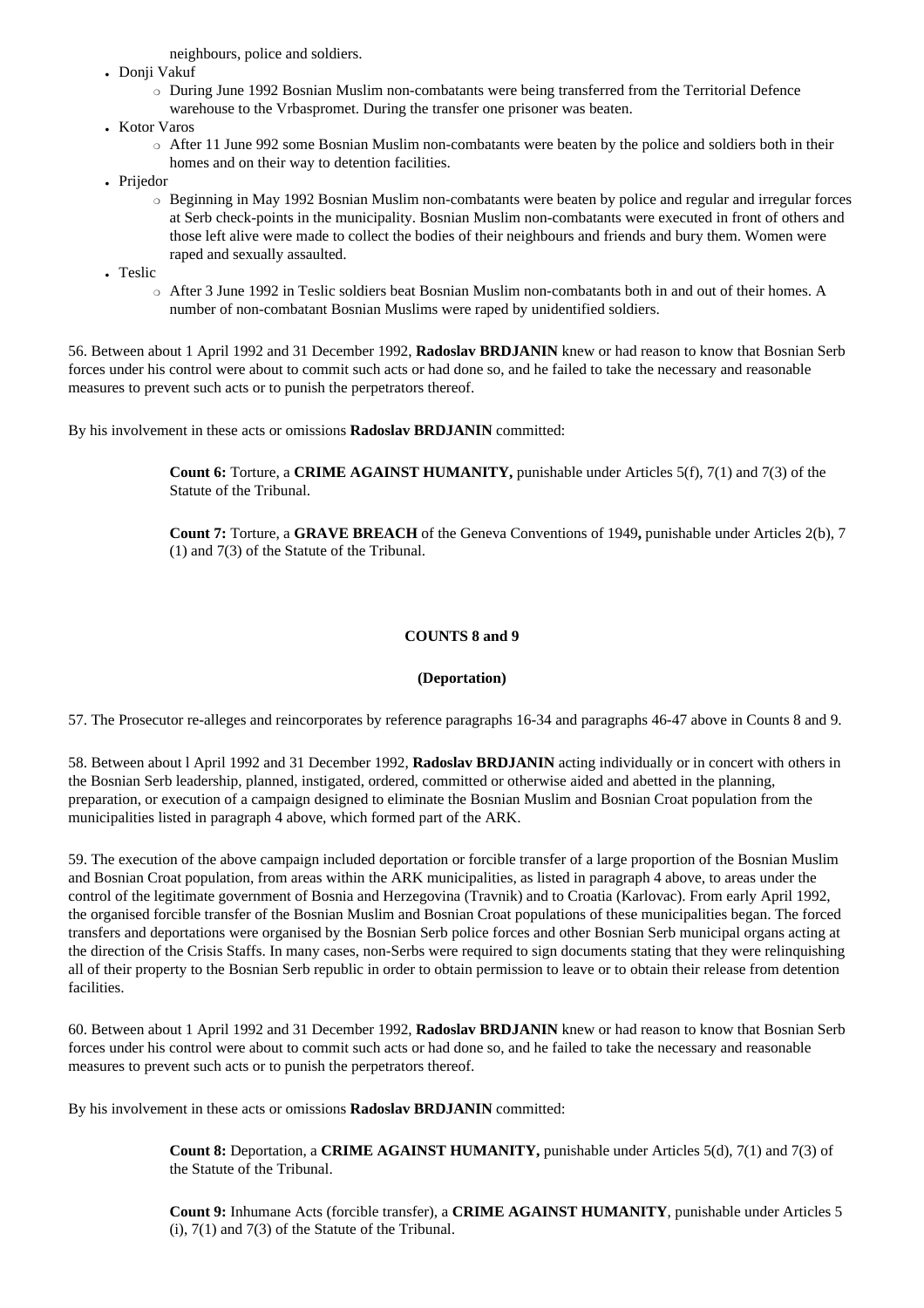#### **COUNTS 10 to 12**

# **(Unlawful and wanton extensive destruction and appropriation of property; Wanton destruction or devastation of villages**

#### **and institutions dedicated to religion)**

61. The Prosecutor re-alleges and reincorporates by reference paragraphs l6-34 and paragraph 47(3) above in Counts 10 to 12.

62. Between about 1 April 1992 and 31 December 1992, **Radoslav BRDJANIN** acting individually or in concert with others in the Bosnian Serb leadership, planned, instigated, ordered, committed or otherwise aided and abetted in the planning, preparation, or execution of:

> (1) the destruction or wilful damage to Bosnian Muslim and Bosnian Croat property within ARK municipalities listed in paragraph 4 above;

(2) the unlawful wanton destruction or devastation of Bosnian Muslim and Bosnian Croat villages and areas within ARK municipalities listed in paragraph 4 above; and,

(3) the destruction or wilful damage to Bosnian Muslim and Bosnian Croat religious institutions, within ARK municipalities listed in paragraph 4 above.

63. During and after the attacks on these municipalities, Bosnian Serb forces systematically destroyed or damaged Bosnian Muslim and Bosnian Croat cities, towns, villages and property, including homes, businesses and Muslim and Roman Catholic sacred sites. Buildings were shelled, torched or dynamited. Residential and commercial property was looted before the damage or destruction. However, buildings associated with the Serbian Orthodox religion were not damaged.

64. Between about 1 April 1992 and 31 December 1992, **Radoslav BRDJANIN** knew or had reason to know that Bosnian Serb forces under his control were about to commit such acts or had done so, and he failed to take the necessary and reasonable measures to prevent such acts or to punish the perpetrators thereof.

By his involvement in these acts or omissions **Radoslav BRDJANIN** committed:

**Count 10:** Unlawful and wanton extensive destruction and appropriation of property not justified by military necessity, a **GRAVE BREACH** of the Geneva Conventions of 1949, punishable under Articles 2(d), 7(1) and 7 (3) of the Statute of the Tribunal.

**Count 11:** Wanton destruction of cities, towns or villages, or devastation not justified by military necessity, a **VIOLATION OF THE LAWS OR CUSTOMS OF WAR**, punishable under Articles 3(b), 7(1) and 7(3) of the Statute of the Tribunal.

**Count 12:** Destruction or wilful damage done to institutions dedicated to religion, a **VIOLATION OF THE LAWS OR CUSTOMS OF WAR**, punishable under Articles 3(d),7(1) and 7(3) of the Statute of the Tribunal.

Carla Del Ponte

\_\_\_\_\_\_\_\_\_\_\_\_\_\_\_\_\_

Prosecutor